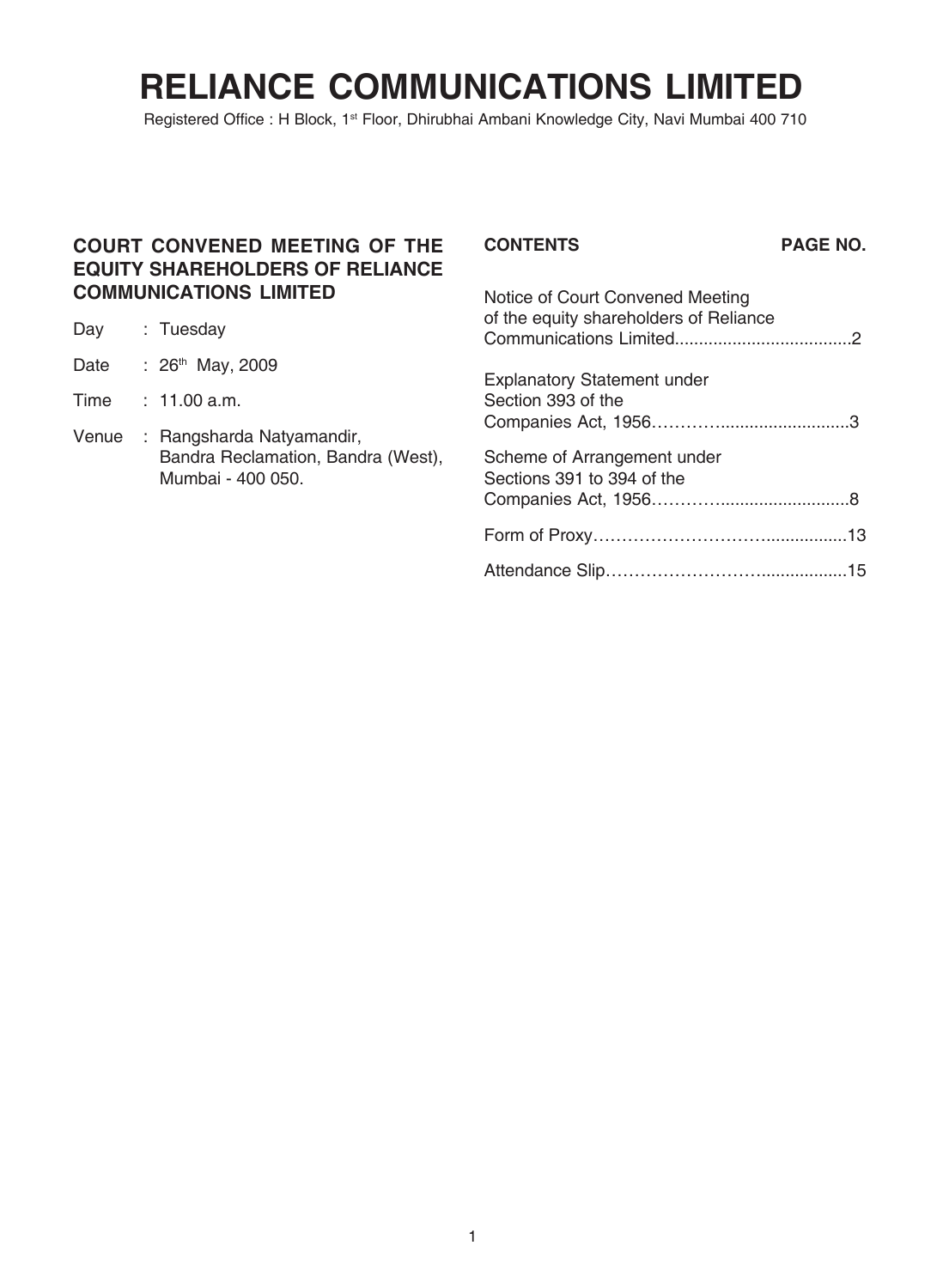# **IN THE HIGH COURT OF JUDICATURE AT BOMBAY ORDINARY ORIGINAL CIVIL JURISDICTION COMPANY APPLICATION NO. 438 OF 2009**

In the matter of the Companies Act, 1956 (1 of 1956);

AND

In the matter of Sections 391 to 394 of the Companies Act, 1956;

AND

In the matter of Scheme of Arrangement between Reliance Communications Limited ("RCom" or "Demerged Company") and Reliance Infratel Limited ("RITL" or "Resulting Company") and their respective Shareholders and Creditors

**RELIANCE COMMUNICATIONS LIMITED,** a company incorporated under the provisions of the Companies Act, 1956 and having its registered office at H Block, 1st Floor, Dhirubhai Ambani Knowledge City, Navi Mumbai 400 710.

........Applicant Company

### **NOTICE CONVENING MEETING OF THE EQUITY SHAREHOLDERS OF RELIANCE COMMUNICATIONS LIMITED, THE APPLICANT COMPANY**

To,

The equity shareholders of **Reliance Communications Limited** ("the Applicant Company")

TAKE NOTICE that by an Order made on the 23<sup>rd</sup> day of April, 2009, in the above Company Application, the Hon'ble High Court of Judicature at Bombay has directed that a meeting of the equity shareholders of the Applicant Company be convened and held at Rangsharda Natyamandir, Bandra Reclamation, Bandra (West), Mumbai – 400 050, on Tuesday, 26<sup>th</sup> day of May 2009 at 11.00 a.m., for the purpose of considering and, if thought fit, approving with or without modification(s), the arrangement embodied in the Scheme of Arrangement between Reliance Communications Limited ("the Demerged Company" or "RCom") and Reliance Infratel Limited ("the Resulting Company" or "RITL") and their respective shareholders and creditors.

**TAKE FURTHER NOTICE** that in pursuance of the said Order and as directed therein, a meeting of the equity shareholders of the Applicant Company will be convened and held at Rangsharda Natyamandir, Bandra Reclamation, Bandra (West), Mumbai - 400 050, on Tuesday, 26<sup>th</sup> day of May 2009 at 11.00 a.m., at which place, day, date and time you are requested to attend.

**TAKE FURTHER NOTICE** that you may attend and vote at the said meeting in person or by proxy, provided that a proxy in the prescribed form, duly signed by you, or your authorised representative, is deposited at the registered office of the Applicant Company at H Block, 1<sup>st</sup> Floor, Dhirubhai Ambani Knowledge City, Navi Mumbai 400 710, not later than 48 hours before the said meeting.

The Hon'ble Court has appointed Justice M. H. Kania (Retired Chief Justice of India), failing him, Mr. S. P. Talwar, Director of the Applicant Company, and failing him, Mr. A. K. Purwar, Director of the Applicant Company to be the Chairman of the said meeting.

A copy of the Scheme, the statement under Section 393 of the Companies Act, 1956, the Attendance Slip and Form of Proxy are enclosed herewith.

Sd/- **M.H. Kania** (Former Chief Justice of India) Dated: 23<sup>rd</sup> day of April, 2009 Chairman appointed for the meeting

Registered Office: H Block, 1st Floor, Dhirubhai Ambani Knowledge City, Navi Mumbai 400 710, India

#### Notes:

- 1. All alterations made in the Form of Proxy should be initialled.
- 2. Only registered shareholders of the Applicant Company may attend and vote (either in person or by proxy or by Authorised representative under section 187 of the Companies Act, 1956) at the shareholders' meeting.

Enclosure: As above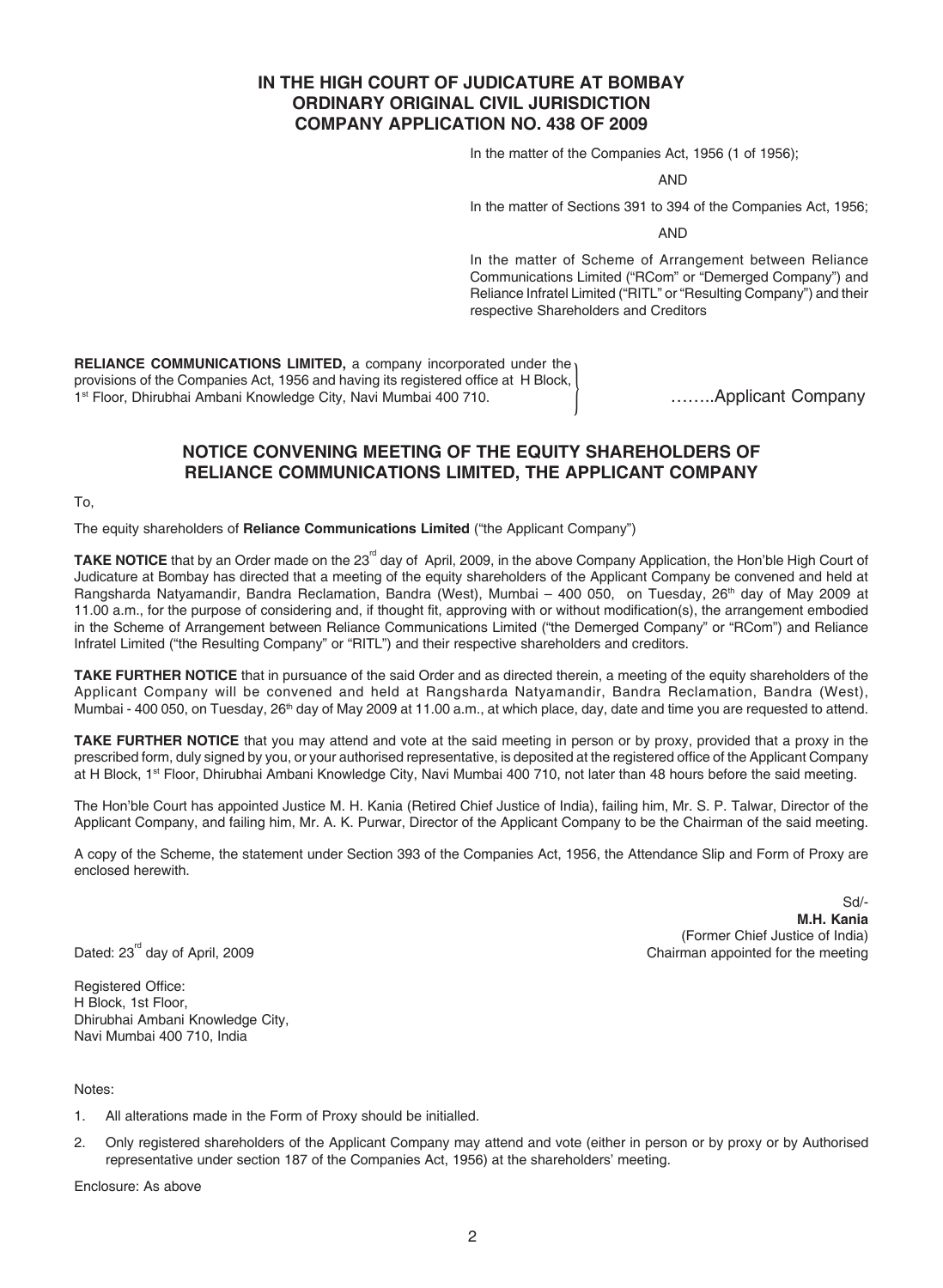#### **IN THE HIGH COURT OF JUDICATURE AT BOMBAY ORDINARY ORIGINAL CIVIL JURISDICTION COMPANY APPLICATION NO. 438 OF 2009**

In the matter of the Companies Act, 1956 (1 of 1956);

#### AND

In the matter of Sections 391 to 394 of the Companies Act, 1956;

#### AND

In the matter of Scheme of Arrangement between Reliance Communications Limited ("RCom" or "Demerged Company") and Reliance Infratel Limited ("RITL" or "Resulting Company") and their respective Shareholders and Creditors

#### **RELIANCE COMMUNICATIONS**

**LIMITED,** a company incorporated under the provisions of the Companies Act, 1956 and having its registered office at H Block, 1<sup>st</sup> Floor, Dhirubhai Ambani Knowledge City, Navi Mumbai 400 710.

.……..Applicant } Company

#### **EXPLANATORY STATEMENT UNDER SECTION 393 OF THE COMPANIES ACT, 1956.**

- Pursuant to the Order dated the  $23<sup>rd</sup>$  day of April, 2009 passed by the Hon'ble High Court of Judicature at Bombay, in the Company Application referred to hereinabove, a meeting of the equity shareholders of the Applicant Company is convened at Rangsharda Natyamandir, Bandra Reclamation, Bandra (West), Mumbai - 400 050, on Tuesday, 26<sup>th</sup> day of May 2009 at 11.00 a.m. for the purpose of considering and, if thought fit, approving with or without modification(s), the arrangement embodied in the proposed Scheme of Arrangement between Reliance Communications Limited ("the Demerged Company" or "RCom") and Reliance Infratel Limited ("the Resulting Company" or "RITL") and their respective shareholders and creditors ("the Scheme").
- 2. In this statement Reliance Communications Limited, hereinafter referred to as "RCom" or "the Demerged Company" or "the Applicant Company" and Reliance Infratel Limited is hereinafter referred to as "RITL" or "the Resulting Company". The other definitions contained in the scheme shall apply to this Explanatory Statement also.
- 3. The proposed scheme envisages transfer of Optic Fiber Undertaking of RCom into RITL pursuant to Sections 391 to 394 and other applicable provision of the Companies Act, 1956.
- 4. A copy of the scheme setting out the terms and conditions of the arrangement, which has been approved by the Board of Directors of the Applicant Company on 31<sup>st</sup> day of January, 2009 is forming part of this Explanatory Statement.

#### **5. Background of the Companies**

#### **5.1 Reliance Communications Limited**

a. Reliance Communications Limited was incorporated on the 15<sup>th</sup> day of July, 2004 under the Companies Act, 1956 under the name "Reliance Infrastructure Developers Private Limited". With effect from  $25<sup>m</sup>$  day of July, 2005, the Company was converted into a public limited company and the word "Private" was deleted from the name of the Company. Subsequently the name of Reliance Infrastructure Developers Limited was changed to "Reliance Communication Ventures Limited" with effect from 3<sup>rd</sup> day of August 2005 and further the name was changed to its present name i.e. "Reliance Communications Limited" with effect from  $7<sup>th</sup>$  day of June, 2006.

- b. The Registered Office of the Applicant Company is situated at H Block,  $1^{st}$  Floor, Dhirubhai Ambani Knowledge City, Navi Mumbai- 400 710.
- c. The main objects for which the Applicant Company has been established are set out in its Memorandum of Association. The main objects are as follows :
	- 1. To carry on and undertake the business of finance, investment, loan and guarantee company and to invest in acquire, subscribe, purchase, hold, sell, divest or otherwise deal in securities, shares, stocks, equity linked securities, debentures, debenture stock, bonds, commercial papers, acknowledgements, deposits, notes, obligations, futures, calls, derivatives, currencies and securities of any kind whatsoever, whether issued or guaranteed by any person, company, firm, body, trust, entity, government, state, dominion sovereign, ruler, commissioner, public body or authority, supreme, municipal, local or otherwise, whether in India or abroad. The Company will not carry on any activity as per Section 45 1A of RBI Act, 1934.
	- 2. To carry on and undertake the business of financial services like financial restructuring / reorganization, investment counseling, portfolio management and all activities and facilities of every description including all those capable of being provided by bankers, stockbrokers, merchant-bankers, investment bankers, portfolio managers, trustees, agents, advisors, consultants, providing other financial or related services and to carry on the activities of hire-purchase, leasing and to finance lease operations of all kinds, purchasing, selling, hiring or letting on hire all kinds of plant and machinery and equipment and to assist in financing of all and every kind and description of hire- purchase or deferred payment or similar transactions and to subsidise, finance or assist in subsidising or financing the sale and maintenance of any goods, articles or commodities of all and every kind and description upon any terms whatsoever and to purchase or otherwise deal in all forms of movable property including plant and machinery, equipments, ships, aircrafts, automobiles, computers, and all consumer, commercial, medical and industrial items with or without security and to lease or otherwise deal with them including resale thereof, regardless of whether the property purchased and leased is new and/or used and from India or abroad.
	- 3. To carry on and undertake the business of acting as agent of any person, public or private sector enterprises, financial institutions, banks, central government and state governments and to do financial research, design and preparation of feasibility study reports, project reports and appraisal report in India and abroad.
	- 4. To carry on, manage, supervise and control the business of Telecommunication, Infrastructure, Telecommunication system, Telecommunication network, and Telecommunication services of all kinds including and not limited to setting up telephone exchange, coaxial stations, Telecommunication lines and cables of every form and description, transmission, emission, reception through various forms, maintaining and operating all types of Telecommunication service and providing data programmes and data bases for Telecommunication.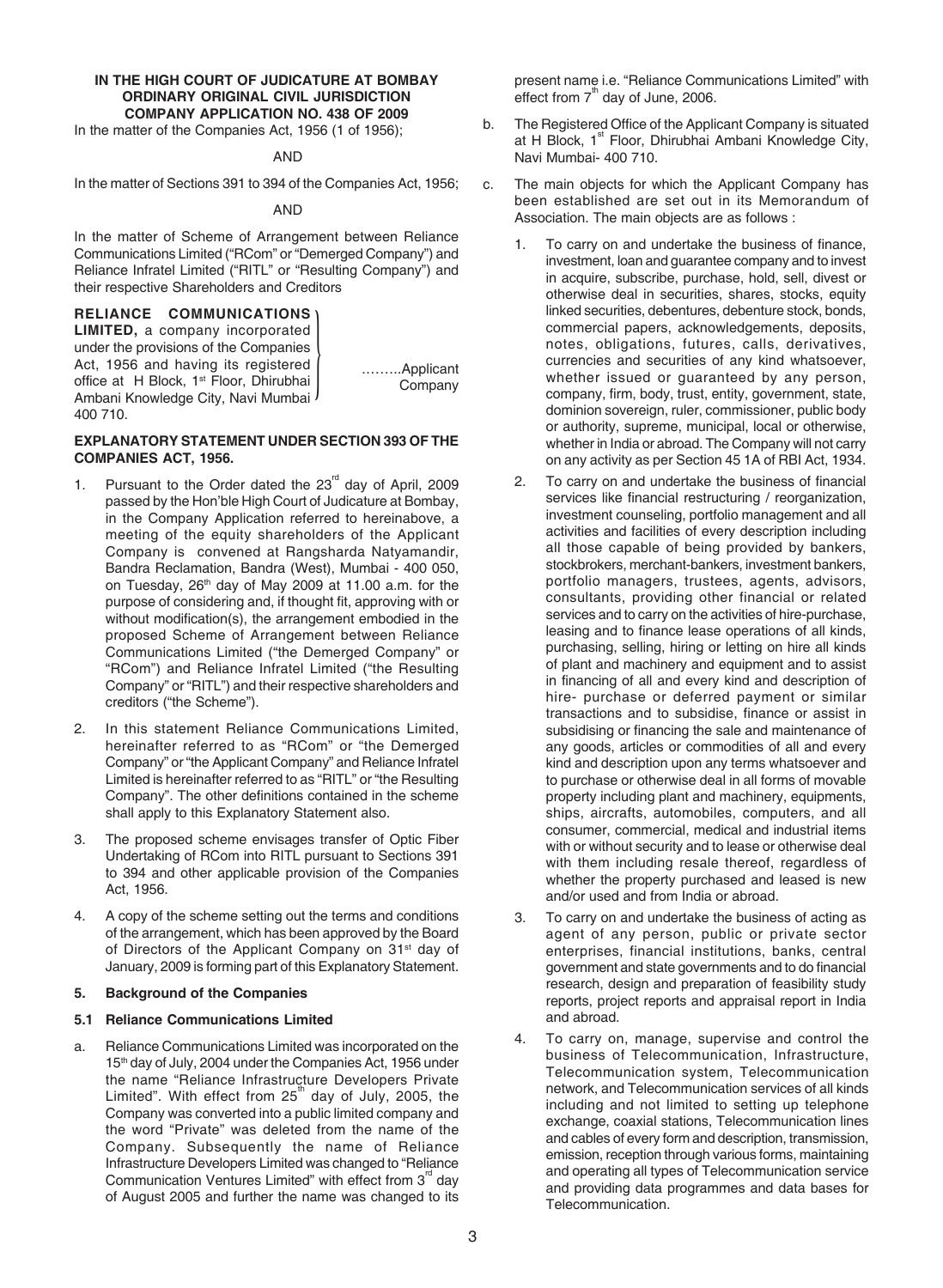- d. The Applicant Company is presently engaged in the business of providing telecommunication services.
- e. The Authorised, issued, subscribed and paid-up share capital of the Applicant Company as on March 31, 2008 is as under:

| <b>Particulars</b>                                          | <b>Rs. in Crore</b> |
|-------------------------------------------------------------|---------------------|
| <b>Authorised Share Capital</b>                             |                     |
| 300,00,00,000 Equity Shares of Rs 5 each                    | 1500.00             |
| <b>Total</b>                                                | 1500.00             |
| Issued, Subscribed & Paid Up Share Capital                  |                     |
| 2,06,40,26,881 Equity Shares of Rs 5 each,<br>fully paid up | 1032.01             |
| <b>Total</b>                                                | 1032.01             |

The capital structure of the Applicant Company post the above Balance Sheet Date has not under gone any change.

f. The equity shares of the Applicant Company are listed on Bombay Stock Exchange Limited and National Stock Exchange of India Limited.

#### **5.2 Reliance Infratel Limited**

- a. Reliance Infratel Limited ("RITL" or "Resulting Company") was incorporated on the 16<sup>th</sup> day of April, 2001 in the name and style of "Reliance Communications Rajasthan Private Limited". The status of the Company was changed to Public Limited and consequently the word private was deleted from its name vide certificate of change of name issued by Asst. Registrar of Companies, Mumbai on 18th June, 2004. With effect from 11<sup>th</sup> day of October, 2006 the name of the Company was changed to "Reliance Telecom Infrastructure Limited" and with effect from 4<sup>th</sup> day of January, 2008 changed to present name "Reliance Infratel Limited" under the provisions of the Companies Act, 1956.
- b. The Registered Office of RITL is situated at H Block, 1st Floor, Dhirubhai Ambani Knowledge City, Navi Mumbai – 400 710.
- c. The main objects for which RITL has been established are set out in its Memorandum of Association. The main objects are as follows:
	- 1. To plan, establish, develop, provide, operate, manage, maintain, deal, supply, take on lease, give on lease, hire or let on hire and to carry on the business of running (whether under licence or otherwise) telecommunication infrastructure, telecommunication systems, telecommunication networks and telecommunication services, of all kinds, within India as well as outside India, including but not limited to telephony, telex, wireless, data communication, telematic and other like forms of communication, transmission, emission or reception through the agency of electricity or electromagnetism, or light, or otherwise, of signs, signals, writing, images, sounds or intelligence of any nature by wire, radio, optical or other electromagnetic systems whether or not such signs, signals, writing, images, sound or intelligence have been subjected to rearrangement, computation or other processes by any means in the course of their transmission, emission or reception and of all

kinds and to carry on all or any of the businessses of building, developing, maintaining, supplying, operating, managing and dealing in services, facilities and infrastructure for communications of all kinds, within India as well as outside India, such as telephony, data transmission, information technology and video services and facilities which incorporate, use, or are used in conjunction with in connection with or ancillary to telecommunication systems or telecommunication apparatus and equipment and to plan, establish, develop, provide, operate, buy, sell, deal in, take on lease, give on lease, hire, let on hire, franchise and maintain all types of telecommunication services including, telephone exchanges, telegraph offices, coaxial stations, microwave stations, landing stations, repeater stations, telecommunications lines, cables, submarine cables, subsea cables, dark fibre, right of way, duct space, towers, bandwidth, or any other equipment, plant, machinery connected with design, development, construction, maintenance and operation of telecommunications services and conveniences, within India as well as outside India, which may seem calculated directly or indirectly to advance the interests of the Company and to subsidise, contribute to or otherwise assist or take part in doing any of these things, and/or to join or partner with any other person and/or company and/or acquire any other company or body corporate or collaborate with any organisation or company or with any Governmental authority in doing any of these things.

2. To design, develop, install, provide, supply, deal, franchise, take on lease, give on lease, hire, let on hire, maintain and operate basic long distance services, cellular and value added telecommunications services, including but not limited to, providing broadband services, Wireless Applications Protocol (WAP)services, ISP services, internet based services, intelligent networks (IN) services, ISDN services, paging services and other value added services, global mobile telecommunications, electronic mail services, e-commerce transactions, globally managed data networks, internet data centres (IDCs), call centers, webstores, data telecom networks, virtual private networks (VPNs), video conferencing, international gateway networks, satellite networks, in India as well as outside India, to meet the demands of the customers, or otherwise as being appropriate from time to time either by way of formation of subsidiaries or Joint Venture Partnerships with Indian or Foreign Partners or otherwise and to establish, maintain, develop, conduct, procure, buy, sell, import, export, trade, or otherwise deal in, or to act as service providers of every kind in the fields of engineering, technology, technical know how, chemical, mechanical, electrical, electronics, civil, industrial, commercial, statistical, financial, accountancy, medical, legal, educational, production, marketing, distribution, materials, personnel, planning, computers, software and software solutions of all kinds, system integration, data processing, multimedia services, direct to home services, entertainment media, cable television services, interactive television services, content for various uses, electronic media, Cellular Mobile Telephone Services (CMTS), National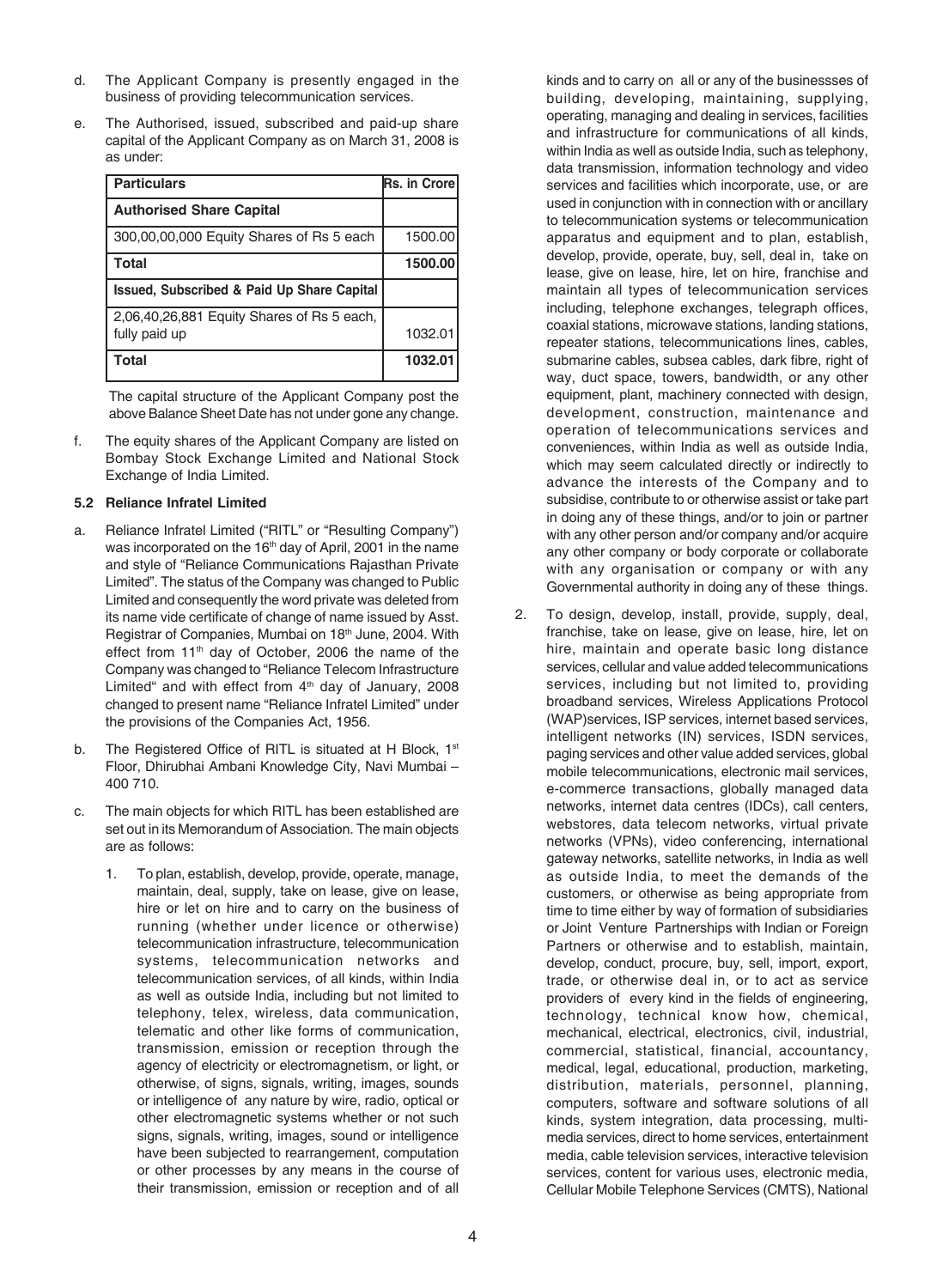Long Distance Operator Services (NLDO ), Fixed Telephone Services (FTS) , Cable Service Provider, Basic Telephone Services (BTS) with or without the use of Wireless Local Loop (WLL) Technology, VSAT Services, Internet Service Provision (ISP), Global Mobile Personal Communications by Satellite (GMPCS), wireline and wireless systems and other value added services including Paging Services, Radio Paging Service Providers, Public Mobile Radio Trunking Service Provider, DTM, communication methods, telecommunication, basic and cellular telephone, voice mail, internet, electronic mail, data communication services, intranet, internet connectivity, internet telephoning, interconnect and intraface services, applications like tele-banking, telemedicine, tele-education, tele-trading, e-commerce, e-governance, e-business and system design, kiosks, management information systems and other types of management including spectrum management, social or other value added services like providing end to end integrated solutions, netserv solutions, network connectivity solutions, cost effective solutions, other allied solutions for data transfer, administrative and effective communication.

3. To carry on the business, buy, sell, deal, take on lease, give on lease, hire, let on hire and otherwise participate in the launching of satellites as well as the provision of all associated services, for communications, Geographical Information Systems (GIS) services, Global Positioning Systems (GPS) services, Satellite Imaging, Remote Sensing for various applications and usage, other commercial use, or otherwise and to promote, seek investment, partner, participate in joint ventures and to invest in such ventures, within India as well as outside India and for similar such projects in the field of telecommunications and to carry on all or any of the businesses of running, operating, managing and supplying data processing and information systems, including videotext, viewdata and teletext systems and systems utilising, or utilising in, or for the capture, storage, retrieval, processing, conversion, transmission, receipt or presentation of messages and signals including but not limited to, data, sounds and visual images, with the aid of, in conjunction with, or in anyway whatsoever utilising computers or similar equipment and computer programs and databases and to carry on the businesses of operating, managing, supplying and dealing in services and facilities of all kinds which incorporate, use or are used in conjunction with, in connection with, or ancillary to, systems of such descriptions as aforesaid or any of the apparatus and equipment comprised therein and to set up, operate manage, deal, in run the business of professional television /cable TV / audio / video / cine studios for production of entertainment shows, sponsored programmes, advertising films, educational films, feature films including transfer of films to video cassettes and to produce TV programmes, TV news coverage, educational programmes, sports coverage and computer software for programmes connected therewith and to import and export programmes for TV networks and other films for exhibition and to pay or earn royalties from TV/film/music shows.

- d. RITL is engaged in the business of providing telecom infrastructure services.
- e. The authorised, issued, subscribed and paid-up share capital of RITL as on March 31, 2008 is as under:

| <b>Particulars</b>                         | Rs. in Crore |
|--------------------------------------------|--------------|
| <b>Authorised Share Capital</b>            |              |
| 300,00,00,000 Equity Shares of Rs 5 each   | 1500.00      |
| <b>Total</b>                               | 1500.00      |
| Issued, Subscribed & Paid Up Share Capital |              |
| 79,80,40,534 Equity Shares of Rs 5 each    | 399.02       |
| Total                                      | 399.0        |

The capital structure of RITL post the above Balance Sheet Date has not under gone any change.

#### **6. Rationale of the Scheme of Arrangement**

The rationale for the proposed Scheme of Arrangement is as under:

- 1. RCom and RITL are part of Reliance Anil Dhirubhai Ambani Group ("the Group").
- 2. RCom is a fully integrated telecom company offering services, interalia, covering the entire value chain of information and communication comprising of infrastructure, services for enterprises and consumer applications. It offers a complete range of integrated telecom services. These include mobile and fixed line telephony, broadband, national and international long distance services, data services and a wide range of value added services and applications aimed at enhancing the productivity of enterprises and individuals.
- 3. RITL is a subsidiary of RCom. It is engaged in the business of providing telecom infrastructure services.
- 4. Optic Fibers form an integral part of telecommunication infrastructure. They can be potentially used for transmission of data packets and voice signals. The Group's telecommunication passive infrastructure has already been consolidated under RITL. Since the Optic Fiber Undertaking would also compliment the existing passive infrastructure vested with RITL, the Optic Fiber Undertaking is sought to be transferred to RITL.
- 5. The management of RCom and RITL believe that the Scheme of Arrangement would benefit the respective companies and the stake holders of respective companies on account of the following reasons:
	- (a) Reduced set-up and operating costs resulting in cost efficiency coupled with a greater financial flexibility;
	- (b) Segregation of the business of providing telecommunication services and the business of providing Infrastructure on a consolidated basis, thereby enabling each of the companies to concentrate on its core business activities;
	- (c) Promote high valued standalone business by conversion of cost-centric assets to revenue-centric ones by sharing of the Infrastructure of the Resulting Company with other wireless service providers operating in the same field.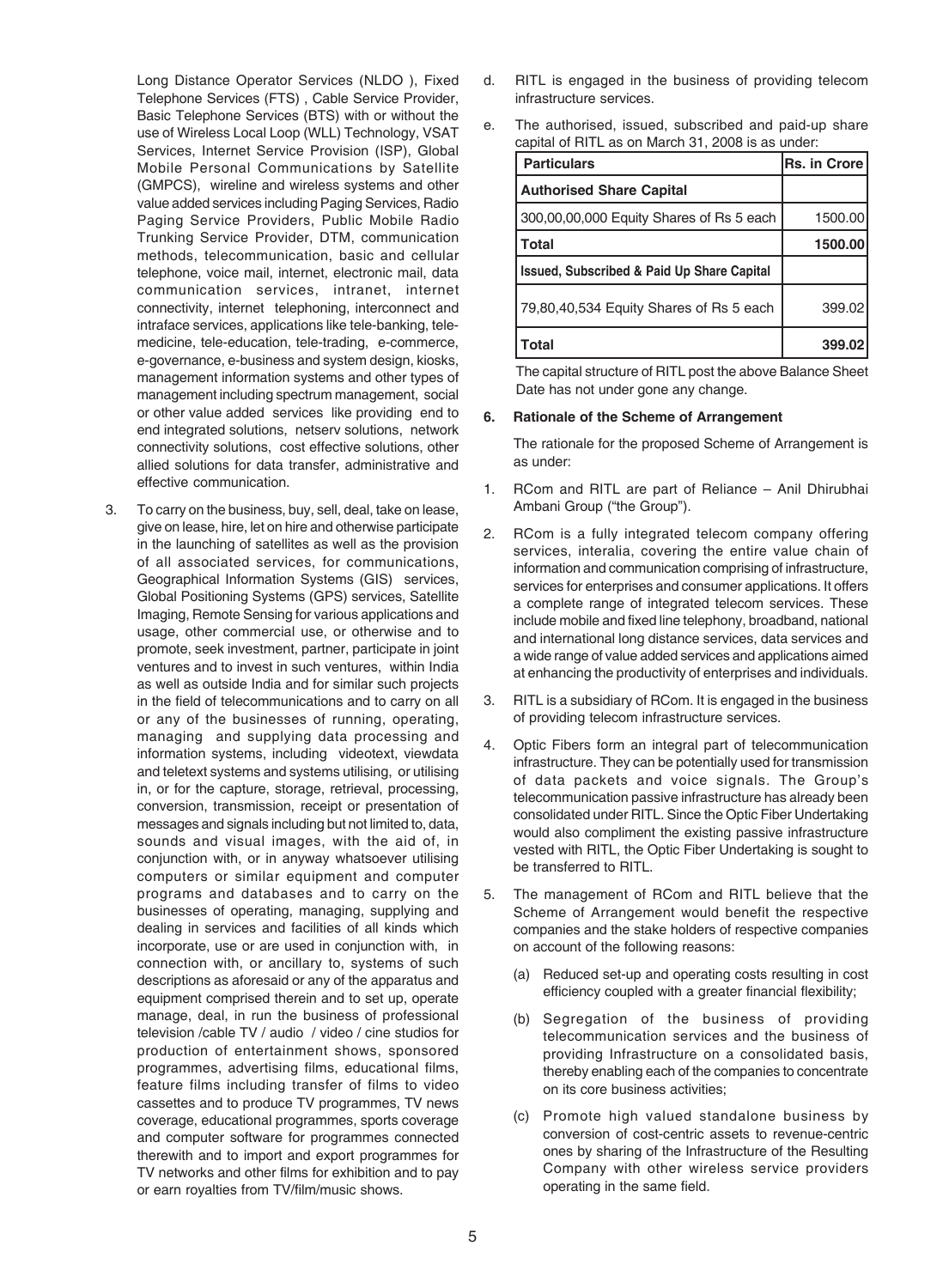#### **7. Salient features of the Scheme of Arrangement**

- a. "Appointed Date" means the 1<sup>st</sup> day of April, 2008 or such other date as may be approved by the High Court of Judicature at Bombay.
- b. With effect from the Appointed Date, the whole of the undertaking and properties of the Optic Fiber Undertaking, shall pursuant to the provisions contained in Sections 391 to 394 and all other applicable provisions, if any, of the Act and without any further act, deed, matter or thing, stand transferred to and vested in and / or be deemed to be transferred to and vested in the Resulting Company so as to vest in the Resulting Company all rights, title and interest pertaining to the Optic Fiber Undertaking free from any charges and encumbrances, subject to the non exclusive right of Demerged Company to use the Optic Fiber.
- c. Upon the coming into effect of this Scheme, all employees of the Demerged Company engaged in or in relation to the Optic Fiber Undertaking of the Demerged Company and who are in such employment as on the Effective Date shall become the employees of the Resulting Company and, subject to the provisions of this Scheme, on terms and conditions not less favorable than those on which they are engaged by the Demerged Company and without any interruption of or break in service as a result of the transfer of the Optic Fiber Undertaking.
- d. The Scheme would become effective on filing the Order of the High Court of Judicature at Bombay with the Registrar of Companies, Maharashtra, Mumbai.

**The features set out above being only the salient features of the Scheme of Arrangement; the members are requested to read the entire text of the Scheme of Arrangement annexed hereto to get fully acquainted with the provisions thereof.**

- The rights and interests of the members and the creditors of the Applicant Company and RITL will not be prejudicially affected by the Scheme.
- 9. The Scheme was approved by the Board of Directors of the Applicant Company on 31<sup>st</sup> January, 2009.
- 10. The consideration for the proposed transfer of Optic Fiber Undertaking is as under:

| Value of Optic Fiber Undertaking<br>(as per valuation report of<br>M/s R.B. Shah & Associates) | Rs.7,206.35 Crore       |
|------------------------------------------------------------------------------------------------|-------------------------|
| Less: Liabilities attributable to<br>Optic Fiber Undertaking                                   | <b>Rs. 487.48 Crore</b> |
| Net Consideration (as per<br>Certificate of M/s Chaturvedi<br>& Shah, Chartered Accountants)   | Rs. 6,718.87 Crore      |

The above net consideration shall be payable by the Resulting Company to the Demerged Company.

- 11. No investigation proceedings have been instituted or are pending in relation to the Applicant Company under Sections 235 to 251 of the Companies Act, 1956.
- 12. On the scheme being approved by the equity shareholders as per the requirements of Section 391 of the Act, the Applicant Company and RITL will seek the sanction of the Hon'ble High Court of Judicature at Bombay.
- 13. The Financial position of the Applicant Company will not be adversely affected by the Scheme. The financial position of Applicant Company will continue to remain strong and it will be able to meet and pay its debts as and when they arise in the normal course of business.
- 14. The Applicant Company has obtained the approval to the Scheme, in terms of Clause 24(f) of the Listing Agreement, of Bombay Stock Exchange Limited and National Stock Exchange of India Limited vide their letter dated  $13<sup>m</sup>$  April, 2009 and  $15<sup>th</sup>$  April, 2009 respectively.
- 15. The Scheme provides that in the event of the Scheme not being sanctioned by the Hon'ble High Court or any of the said sanctions and approvals not being obtained as provided in the Scheme, the Scheme shall stand revoked, cancelled and be of no effect, save and except in respect of any act or deed done prior thereto as is contemplated hereunder or as to any rights and/ or liabilities which might have arisen or accrued pursuant thereto and which shall be governed and be preserved or worked out as is specifically provided in the Scheme or as may otherwise arise in law. Each party shall bear and pay its respective costs, charges and expenses for and / or in connection with the Scheme.
- 16. The Directors of the Applicant Company and RITL, may be deemed to be concerned and / or interested in the Scheme only to the extent of their shareholding in the companies, or to the extent the said directors are common directors in the companies, or to the extent the said directors are the partners, directors, members of the companies, firms, association of persons, bodies corporate and / or beneficiary of trust that hold shares in any of the companies.
- 17. The details of shareholding of Directors and Manager of the Applicant Company in the Applicant Company and RITL as on  $31<sup>st</sup>$  March, 2009, is as under:

| Sr.<br>INo.      | Name                         | Desig-<br>nation | No. of shares<br>held in Applicant shares held<br>Company | No. of<br>in RITL |
|------------------|------------------------------|------------------|-----------------------------------------------------------|-------------------|
| 1.               | Shri Anil D. Ambani          | Director         | 18,59,171                                                 | $20*$             |
| $\overline{2}$ . | Prof.J.Ramachandran Director |                  | 698                                                       | Nil               |
| 3.               | Shri S.P. Talwar             | <b>Director</b>  | Nil                                                       | Nil               |
| 4.               | Shri Deepak Shourie          | <b>Director</b>  | Nil                                                       | Nil               |
| 5.               | Shri A.K. Purwar             | <b>Director</b>  | Nil                                                       | Nil               |
| 6.               | Shri Hasit Shukla            | Manager          | Nil                                                       | $2**$             |

Jointly with RCom and Reliance Communications Infrastructure Limited(RCIL)

\*\* Jointly with RCIL

18. The details of shareholding of Directors of RITL in the Applicant Company, and RITL as on 31<sup>st</sup> March, 2009, is as under:

| Sr.<br>No. | Name                 | Desig-<br>nation | No. of shares<br>held in Applicant shares held<br>Company | No. of<br>in RITL |
|------------|----------------------|------------------|-----------------------------------------------------------|-------------------|
|            | Shri Anil D. Ambani  | <b>Director</b>  | 18,59,171                                                 | $20*$             |
| 2.         | Shri S.P. Talwar     | <b>Director</b>  | Nil                                                       | Nil               |
| 3.         | Shri Pravin Ghatalia | <b>Director</b>  | Nil                                                       | Nil               |
| 4.         | Shri E.B. Desai      | <b>Director</b>  | 2168                                                      | Nil               |
| 5.         | Shri V.K.Aggarwal    | Whole time       |                                                           |                   |
|            |                      | <b>Director</b>  | Nil                                                       | Nil               |

\*Jointly with RCom and RCIL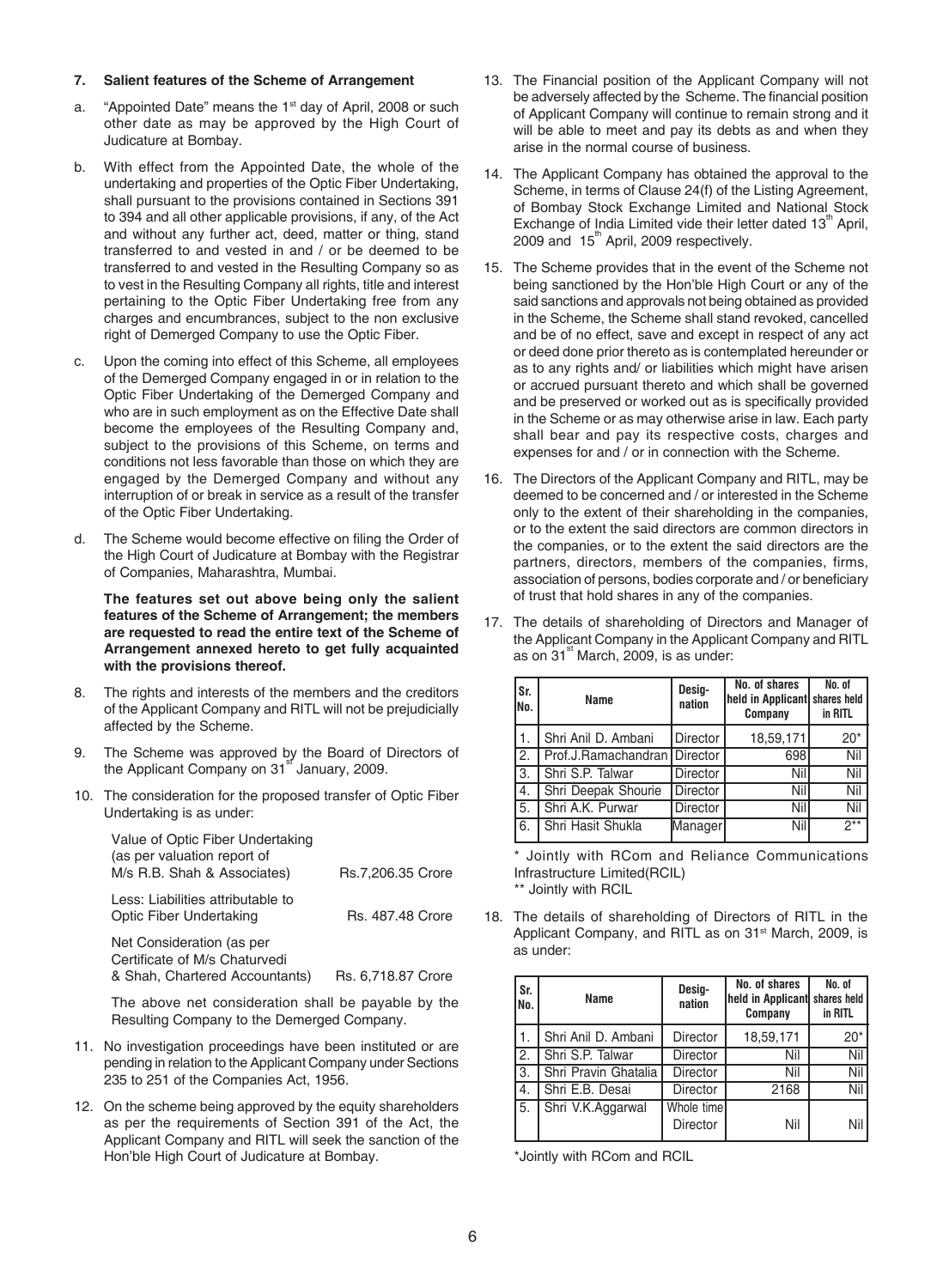#### 19. The Shareholding pattern of the Applicant Company as on  $30<sup>th</sup>$  January, 2009 was as follows:

| <b>Particulars</b>                                                            | <b>Pre Scheme</b>                       |                     |
|-------------------------------------------------------------------------------|-----------------------------------------|---------------------|
|                                                                               | No of Equity Shares of<br>$Rs.5/-$ each | As a % of $(A+B+C)$ |
| Shareholding of Promoter and Promoter Group<br>(A)                            |                                         |                     |
| Individuals/Hindu Undivided Family                                            | 98,45,089                               | 0.47                |
| <b>Bodies Corporate</b>                                                       | 1,35,49,65,971                          | 65.65               |
| Total shareholding of Promoter and Promoter Group (A)                         | 1,36,48,11,060                          | 66.12               |
| (B) Public Shareholding                                                       |                                         |                     |
| (1) Institutions                                                              |                                         |                     |
| Mutual Funds / UTI                                                            | 4,91,57,108                             | 2.38                |
| Financial Institutions / Banks                                                | 33,74,277                               | 0.16                |
| Central Government/State Governments                                          | 10,64,975                               | 0.05                |
| Insurance Companies                                                           | 13.84.56.235                            | 6.72                |
| Foreign Institutional Investors                                               | 14,84,36,264                            | 7.19                |
| <b>Sub Total</b>                                                              | 34,04,88,859                            | 16.50               |
| (2) Non-Institutions                                                          |                                         |                     |
| <b>Bodies Corporate</b>                                                       | 8,02,85,195                             | 3.89                |
| Individuals                                                                   |                                         |                     |
| Individual shareholders holding nominal share capital up to Rs. 1 lakh        | 20,21,69,167                            | 9.79                |
| Individual shareholders holding nominal share capital in excess of Rs. 1 lakh | 1,60,27,437                             | 0.78                |
| <b>Any Others (Specify)</b>                                                   |                                         |                     |
| Non Residents Indians / Overseas Corporate Bodies                             | 1,35,43,409                             | 0.66                |
| <b>Sub Total</b>                                                              | 31,20,25,208                            | 15.12               |
| Total Public shareholding (B)                                                 | 65,25,14,067                            | 31.62               |
| Total $(A)+(B)$                                                               | 2,01,73,25,127                          | 97.74               |
| Shares held by Custodians and<br>(C)                                          |                                         |                     |
| against which Depository Receipts have been issued                            | 4,67,01,754                             | 2.26                |
| Total $(A)+(B)+(C)$                                                           | 2,06,40,26,881                          | 100.00              |

There would be no change in the shareholding pattern and capital structure of the Applicant Company pursuant to the Scheme as there is no issue of share capital by the Applicant Company.

#### 20. The Pre Scheme shareholding pattern of RITL as on  $30<sup>th</sup>$  January, 2009 was as under:

| Sr.<br>No | <b>Particulars</b>                                                | No of Equity Shares of<br>Rs.5/- each | % of total<br>holdings |
|-----------|-------------------------------------------------------------------|---------------------------------------|------------------------|
| 1.        | <b>Promoters</b>                                                  |                                       |                        |
| a.        | Indian Bodies Corporate (Reliance Communications Infrastructure   |                                       |                        |
|           | Limited) and Individuals jointly held with promoter companies     | 63,61,18,800                          | 79.71                  |
| $b$ .     | Promoter Group - Foreign                                          |                                       |                        |
|           | Reliance Telecom Infrastructure (Cyprus) Holdings Limited, Cyprus | 3,82,14,453                           | 4.79                   |
|           | Reliance Globalcom B.V., Netherlands                              | 7,98,04,053                           | 10.00                  |
| 2.        | <b>Others</b>                                                     |                                       |                        |
|           | <b>Foreign Companies</b>                                          | 3,99,02,028                           | 5.00                   |
| 3.        | <b>RCIL Employee Welfare Trust</b>                                | 40.01.200                             | 0.50                   |
|           | Total                                                             | 79,80,40,534                          | 100.00                 |

There would be no change in the shareholding pattern and capital structure of RITL pursuant to the Scheme as there is no issue of share capital by RITL.

21. Inspection of the following documents may be had at the Registered Office of the Applicant Company up to one day prior to the date of the meeting between 11 a.m. and 4 p.m. on all working days (except Saturdays):

- Certified copy of the Order dated 23<sup>rd</sup> day of April, 2009 of the Hon'ble High Court of Judicature at Bombay, passed in Company Application No. 438 of 2009, directing the convening of the meeting of the equity shareholders of the Applicant Company;
- Scheme of Arrangement;
- Memorandum and Articles of Association of the Applicant Company and RITL;
- Audited Statement of Accounts of the Applicant Company for the 3 periods ended on 31<sup>st</sup> March, 2008 (Year Ended), 31<sup>st</sup> March, 2007 (Fifteen Months ended), 31<sup>st</sup> December, 2005 (Nine Months ended).
- Audited statement of RITL for 3 years ended on 31<sup>st</sup> March, 2008, 31<sup>st</sup> March, 2007 and 31<sup>st</sup> March, 2006 respectively;
- Unaudited Financial Results of the Applicant Company and RITL as on 31<sup>st</sup> December, 2008.
- Valuation Report issued by M/s. R.B. Shah & Associates and certificate of M/s. Chaturvedi & Shah, Chartered Accountants. • No objection certificate to the Scheme received from Bombay Stock Exchange Limited and National Stock Exchange of India
- Limited dated 13<sup>th</sup> April 2009 and 15<sup>th</sup> April 2009 respectively.

This statement may be treated as an Explanatory Statement under Section 393 of the Companies Act, 1956. A copy of the Scheme of Arrangement and Explanatory Statement may be obtained from the Registered Office of the Applicant Company and / or at the office of the Advocates for the Applicant Company, M/s. Rajesh Shah & Co, 16, Oriental Building, 30, Nagindas Master Road, Flora Fountain, Mumbai – 400 001.

Dated: 23<sup>rd</sup> day of April, 2009

Registered Office:<br>H Block, 1<sup>st</sup> Floor, Dhirubhai Ambani Knowledge City, Navi Mumbai 400 710, India

Sd/- **M.H. Kania** (Former Chief Justice of India) Chairman appointed for the meeting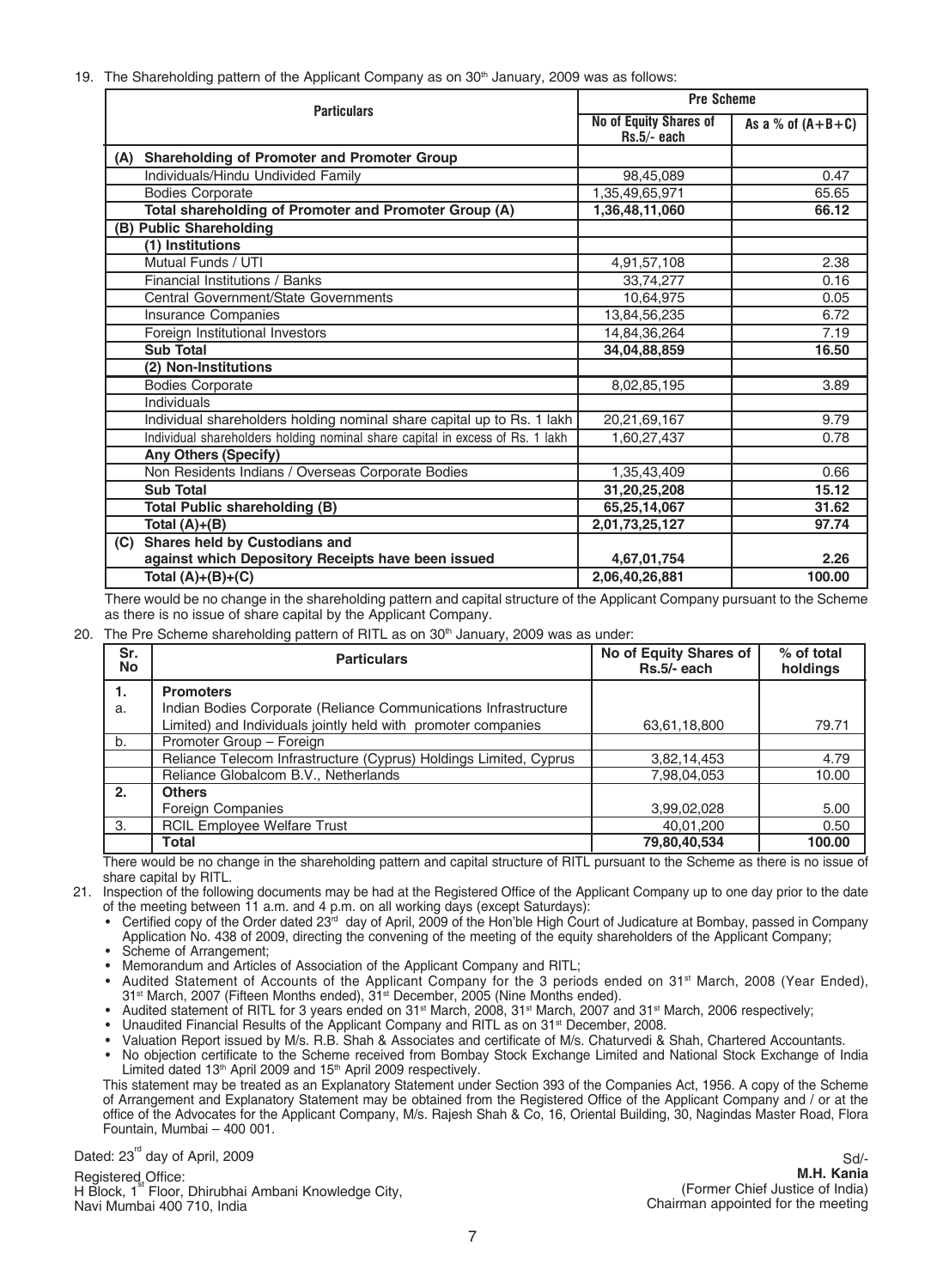#### **SCHEME OF ARRANGEMENT**

#### **BETWEEN**

#### **RELIANCE COMMUNICATIONS LIMITED: DEMERGED COMPANY**

#### AND

**RELIANCE INFRATEL LIMITED: RESULTING COMPANY**

#### AND

THEIR RESPECTIVE SHAREHOLDERS AND CREDITORS

#### **PREAMBLE**

#### **(A) Purpose of the Scheme**

- 1. This Scheme of Arrangement is presented under Sections 391 to 394 of the Companies Act, 1956 for transfer and vesting of the Optic Fiber Undertaking (as defined hereinafter) of Reliance Communications Limited ("the Demerged Company" or "RCom") into Reliance Infratel Limited ("the Resulting Company" or "RITL")
- 2. This Scheme also provides for various other matters consequential or otherwise integrally connected therewith.

#### **(B) Rationale for the Scheme**

- 1. RCom and RITL are part of Reliance Anil Dhirubhai Ambani Group ("the Group").
- 2. RCom is a fully integrated telecom company offering services, interalia, covering the entire value chain of information and communication comprising of infrastructure, services for enterprises and consumer applications. It offers a complete range of integrated telecom services. These include mobile and fixed line telephony, broadband, national and international long distance services, data services and a wide range of value added services and applications aimed at enhancing the productivity of enterprises and individuals.
- 3. RITL is a subsidiary of RCom. It is engaged in the business of providing telecom infrastructure services.
- 4. Optic Fiber form an integral part of telecommunication infrastructure. They can be potentially used for transmission of data packets and voice signals. The Group's telecommunication passive infrastructure has already been consolidated under RITL. Since the Optic Fiber Undertaking would also compliment the existing passive infrastructure vested with RITL, the Optic Fiber Undertaking is sought to be transferred to RITL.
- 5. The management of RCOM and RITL believe that the Scheme of Arrangement would benefit the respective companies and other stake holders of respective companies on account of the following reasons:
- (a) Reduced set-up and operating costs resulting in cost efficiency coupled with a greater financial flexibility;
- (b) Segregation of the business of providing telecommunication services and the business of providing Infrastructure on a consolidated basis, thereby enabling each of the companies to concentrate on its core business activities;

(c) Promote high valued standalone business by conversion of cost-centric assets to revenue-centric ones by sharing of the Infrastructure of the Resulting Company with other wireless service providers operating in the same field.

#### **(C) Parts of the Scheme**

The Scheme is divided into the following parts:

- **(a) PART 1** deals with the Definitions and Share Capital;
- **(b) PART 2** deals with the demerger of Optic Fiber Undertaking of RCom into RITL;
- **(c) PART 3** deals with Other Terms and Conditions.

#### **PART 1**

#### **DEFINITIONS AND SHARE CAPITAL**

#### **1.1. DEFINITIONS**

In this Scheme of Arrangement (as defined hereunder), unless inconsistent with the subject or context, the following expressions shall have the following meaning:

- 1.1.1. **"Act" or "the Act"** means the Companies Act, 1956, or any statutory modification or re-enactment thereof for the time being in force;
- 1.1.2. **"Appointed Date"** means April 1, 2008 or such other date as may be decided by the High Court;
- 1.1.3. **"Board"** means the Board of Directors or any committee thereof of the Demerged Company or the Resulting Company as the context may require;
- 1.1.4. **"Court" or "High Court"** means the High Court of Judicature at Bombay and shall include the National Company Law Tribunal, if applicable;
- 1.1.5. **"Effective Date"** means the date on which the certified copy of the Order of the High Court of Judicature at Bombay sanctioning the Scheme of Arrangement is filed with the Registrar of Companies, Maharashtra, Mumbai;
- 1.1.6. "**Optic Fiber Undertaking**" means the entire business of the Demerged Company relating to Optic Fiber along with all related assets, liabilities, employees including specifically the following:
	- 1.1.6.1. all assets wherever situated, whether movable or immovable, leasehold or freehold, tangible or intangible, including all capital work in progress, plant & machinery, equipment, trademarks, trade names, brands, investments and other IP rights, vehicles, furniture, fixtures, office equipment, computer installations, electrical appliances, accessories pertaining to the Optic Fiber Undertaking;
	- 1.1.6.2. all liabilities present and future (including contingent liabilities pertaining to or relatable to the Optic Fiber Undertaking), as may be determined by the Board of the Demerged Company ;
	- 1.1.6.3. all rights and licenses, all assignments and grants thereof, all permits, registrations, rights (including rights under any agreement, contracts, applications, letters of intent etc), approvals, regulatory approvals, entitlements, goodwill, cash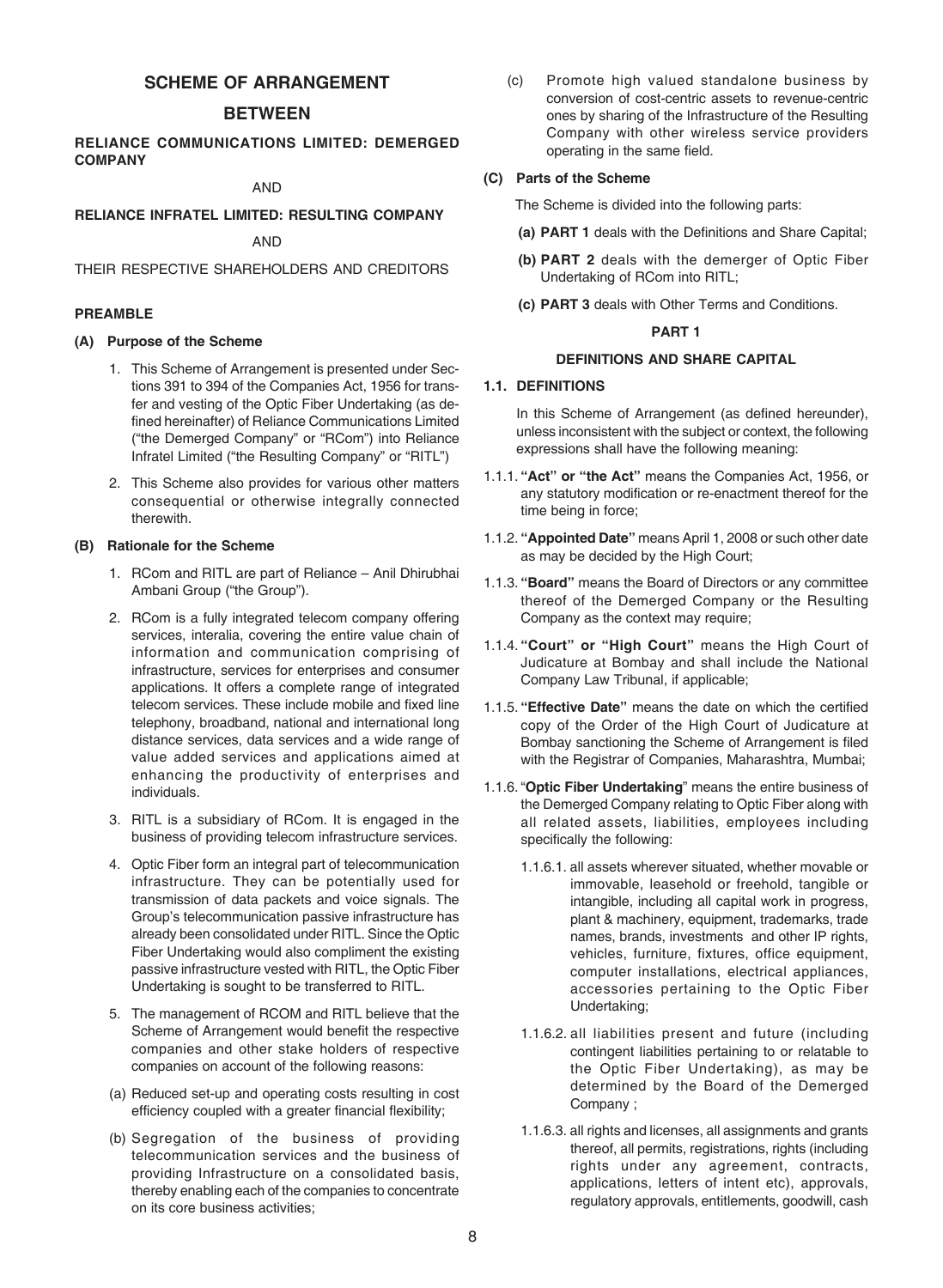balances, bank balances, bank accounts, receivables, loans and advances, privileges, all other claims, rights and benefits, powers and facilities of every kind, nature and description whatsoever, inventory, rights to use and avail of telephones, telexes, facsimile connections and installations, utilities, electricity, water and other services, provisions, funds, benefits of all agreements, contracts and arrangements and all other interests in connection with or relating to the Optic Fiber Undertaking;

- 1.1.6.4. all employees of the Demerged Company substantially engaged in the Optic Fiber Undertaking as determined by the Board of the Demerged Company;
- 1.1.6.5. all deposits and balances with Government, Semi-Government, local and other authorities and bodies, customers and other persons, earnest moneys and/ or security deposits paid or received by the Demerged Company, directly or indirectly in connection with or in relation to the Optic Fiber Undertaking;
- 1.1.6.6. all books, records, files, papers, directly or indirectly relating to the Optic Fiber Undertaking; but shall not include any portion of the Remaining Business of the Demerged Company and
- 1.1.6.7. Any other asset / liability which is deemed to be pertaining to the Optic Fiber Undertaking by the Board of the Demerged Company.

Explanation: In case of any doubt regarding whether any particular asset or liability forms part of the Optic Fiber Undertaking or otherwise, the same shall be resolved mutually by the Board of the Demerged Company and Resulting Company;

- 1.1.7. **"Free Reserves"** means uncommitted reserves, not being capital reserves, available without limitation for all purposes including declaration of dividends and bonus shares;
- 1.1.8. **"RCom" or "the Demerged Company"** means Reliance Communications Limited, a company incorporated under the Companies Act, 1956, and having its registered office at H Block, 1<sup>st</sup> Floor, Dhirubhai Ambani Knowledge City, Navi Mumbai 400 710;
- 1.1.9. **"RITL" or "Resulting Company"** means Reliance Infratel Limited, a company incorporated under the Companies Act, 1956, and having its registered office at H Block, 1st Floor, Dhirubhai Ambani Knowledge City, Navi Mumbai 400 710;
- 1.1.10. **"Remaining Business of the Demerged Company"** means all the undertakings, businesses, activities and operations of the Demerged Company other than the Optic Fiber Undertaking;
- 1.1.11.**"Scheme"** or "**the Scheme**" or "**this Scheme**" means this Scheme of Arrangement in its present form as submitted to the Hon'ble High Court of Judicature at Bombay or this Scheme with such modification(s), if any made, as per Clause 3.2 of the Scheme;

All terms and words not defined in this Scheme shall, unless repugnant or contrary to the context or meaning thereof, have the same meaning ascribed to them under the Act, the Securities Contract Regulation Act, 1956, the Depositories Act, 1996 and other applicable laws, rules, regulations, bye-laws, as the case may be or any statutory modification or re-enactment thereof from time to time.

#### **1.2. SHARE CAPITAL**

1.2.1. The authorised, issued, subscribed and paid-up share capital of the Demerged Company as on March 31, 2008 is as under:

|                                                | <b>Rs. in Crore</b> |  |  |
|------------------------------------------------|---------------------|--|--|
| <b>Authorised Capital</b>                      |                     |  |  |
| 300,00,00,000 Equity Shares of Rs 5 each       | 1500.00             |  |  |
| <b>Total</b>                                   | 1500.00             |  |  |
| <b>Issued Subscribed &amp; Paid Up Capital</b> |                     |  |  |
| 2,06,40,26,881 Equity Shares of Rs 5 each,     |                     |  |  |
| I fully paid up                                | 1032.0              |  |  |
| Total                                          | 1032.01             |  |  |

The capital structure of the Demerged Company post the above Balance Sheet Date has not under gone any change.

The shares of the Demerged Company are listed on the Bombay Stock Exchange Limited and the National Stock Exchange of India Limited. The Global Depository Receipts of the Demerged Company are listed on the Luxembourg Stock Exchange.

1.2.2. The authorised, issued, subscribed and paid-up share capital of the Resulting Company as on March 31, 2008 is as under:

|                                                | Rs. in Crore |
|------------------------------------------------|--------------|
| <b>Authorised Capital</b>                      |              |
| 300,00,00,000 Equity Shares of Rs 5 each       | 1500.00      |
| Total                                          | 1500.00      |
| <b>Issued Subscribed &amp; Paid Up Capital</b> |              |
| 79,80,40,534 Equity Shares of Rs 5 each        | 399.02       |
| Total                                          | 399.02       |

The capital structure of the Resulting Company post the above Balance Sheet Date has not under gone any change.

#### **1.3. DATE OF TAKING EFFECT AND OPERATIVE DATE**

The Scheme, set out herein in its present form or with any modifications(s) in accordance with Clause 3.2 of the Scheme shall be effective from the Appointed Date.

#### **PART 2**

#### **DEMERGER OF OPTIC FIBER UNDERTAKING OF RCom INTO RITL**

#### **2.1. TRANSFER AND VESTING OF OPTIC FIBER UNDERTAKING OF THE DEMERGED COMPANY INTO RESULTING COMPANY**

2.1.1. The Optic Fiber Undertaking of the Demerged Company shall stand transferred to and vested in or deemed to be transferred to and vested in the Resulting Company, as a going concern and in the following manner: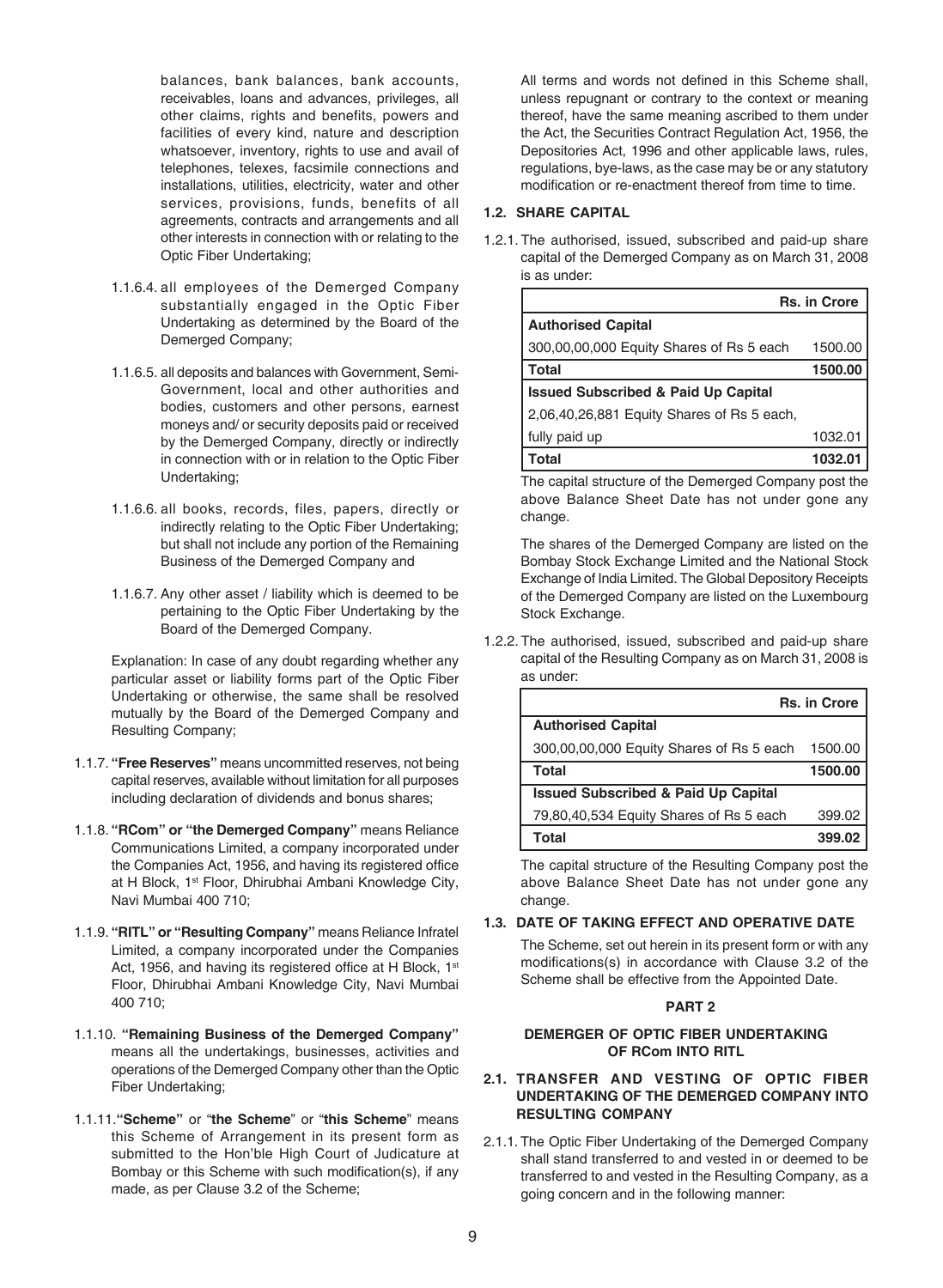- (a) With effect from the Appointed Date, the whole of the undertaking and properties of the Optic Fiber Undertaking, shall pursuant to the provisions contained in Sections 391 to 394 and all other applicable provisions, if any, of the Act and without any further act, deed, matter or thing, stand transferred to and vested in and / or be deemed to be transferred to and vested in the Resulting Company so as to vest in the Resulting Company all rights, title and interest pertaining to the Optic Fiber Undertaking free from any charges and encumbrances, subject to the non exclusive right of Demerged Company to use the Optic Fiber.
- (b) At the option of the Demerged Company, the movable assets pertaining to the Optic Fiber Undertaking and the assets which are capable of transfer by physical delivery or endorsement or novation or endorsement and delivery, including cash on hand, shall be so transferred to the Resulting Company and be physically handed over or be deemed to have been physically handed over by physical delivery or transferred by novation or endorsement and / or delivery, as the case may be, to the Resulting Company to the end and intent that the property and benefit therein passes to the Resulting Company.
- (c) With effect from the Appointed Date, all debts, liabilities, contingent liabilities, duties and obligations of every kind, nature and description of the Demerged Company pertaining to Optic Fiber Undertaking shall also, under the provisions of Sections 391 to 394 and all other applicable provisions, if any, of the Act, and without any further act or deed, be transferred to or be deemed to be transferred to the Resulting Company, so as to become from the Appointed Date the debts, liabilities, contingent liabilities, duties and obligations of the Resulting Company and it shall not be necessary to obtain the consent of any third party or other person who is a party to any contract or arrangement by virtue of which such debts, liabilities, contingent liabilities, duties and obligations have arisen in order to give effect to the provisions of this sub-clause.
- (d) With effect from the Appointed Date and upon the Scheme becoming effective, any statutory licenses, permissions or approvals or consents held by the Demerged Company required to carry on operations of Optic Fiber Undertaking shall stand vested in or transferred to the Resulting Company without any further act or deed, and shall be appropriately mutated by the statutory authorities concerned therewith in favour of the Resulting Company and the benefit of all statutory and regulatory permissions, environmental approvals and consents, registration or other licenses, and consents shall vest in and become available to the Resulting Company as if they were originally obtained by the Resulting Company. In so far as the various incentives, subsidies, rehabilitation schemes, special status and other benefits or privileges enjoyed, granted by any Government body, local authority or by any other person, or availed of by the Demerged Company relating to the Optic Fiber Undertaking, are concerned, the same shall vest with and be available to the Resulting Company on the same terms and conditions as applicable to the Demerged Company, as if the same had been allotted and/or granted and/or sanctioned and/or allowed to the Resulting Company.

#### **2.2. CONSIDERATION**

- 2.2.1. The consideration for the transfer and vesting of Optic Fiber Undertaking by the Demerged Company to Resulting Company shall be the fair value as may be determined by renowned valuers to be appointed mutually by the Demerged Company and Resulting Company. It is clarified that the valuers shall assign values to each asset and liability of Optic Fiber Undertaking which shall be aggregated to determine the consideration for the transfer.
- 2.2.2. Till such time, the consideration for transfer of Optic Fiber Undertaking is discharged by Resulting Company, the Demerged Company shall be entitled to interest on the outstanding amount of the consideration at a rate that may from time to time be mutually decided by the Board of the Demerged Company and Resulting Company on arm's length basis.

#### **2.3. ACCOUNTING TREATMENT IN THE BOOKS OF THE DEMERGED COMPANY**

- 2.3.1. Upon the Scheme becoming effective, the Demerged Company shall reduce in its books of account the assets & liabilities pertaining to Optic Fiber Undertaking at their respective book values.
- 2.3.2. The consideration receivable by the Demerged Company shall be recognised as receivable in the books of Demerged Company till the time the same is discharged by the Resulting Company.
- 2.3.3. The difference between the consideration and net book value of the Optic Fiber Undertaking, shall unless otherwise determined by the Board of the Demerged Company be credited to the General Reserve Account of the Demerged Company. The General Reserve Account so credited shall constitute Free Reserves available to the Demerged Company for all purposes as it may consider proper including in particular for declaration of dividends. Such General Reserve shall be a reserve which arises pursuant to this Scheme and shall not be and shall not for any purpose be considered to be a reserve created by the Demerged Company.
- 2.3.4. Losses on account of changes in exchange rates, relating to loans / liabilities denominated in foreign currencies taken / incurred which have been or are debited to profit and loss account of any year upto the year ending March 31, 2011 may as determined by the Board of Directors and to the extent the balances are available, be adjusted by a corresponding withdrawal from the General Reserves of the Demerged Company.

#### **2.4. ACCOUNTING TREATMENT IN THE BOOKS OF RESULTING COMPANY**

- 2.4.1. The consideration payable by the Resulting Company shall be recognised as payable in the books of Resulting Company till the time the same is discharged by it.
- 2.4.2. The aggregate of the consideration and the liabilities taken over as above being the cost to the Resulting Company of the assets of the Optic Fiber Undertaking will be apportioned amongst the assets of the Optic Fiber Undertaking based on their fair values.
- 2.4.3. Losses on account of changes in exchange rates, relating to loans / liabilities denominated in foreign currencies taken / incurred which have been or are debited to profit and loss account of any year upto the year ending March 31, 2011 may as determined by the Board of Directors and to the extent the balances are available, be adjusted by a corresponding withdrawal from the General Reserves of the Resulting Company.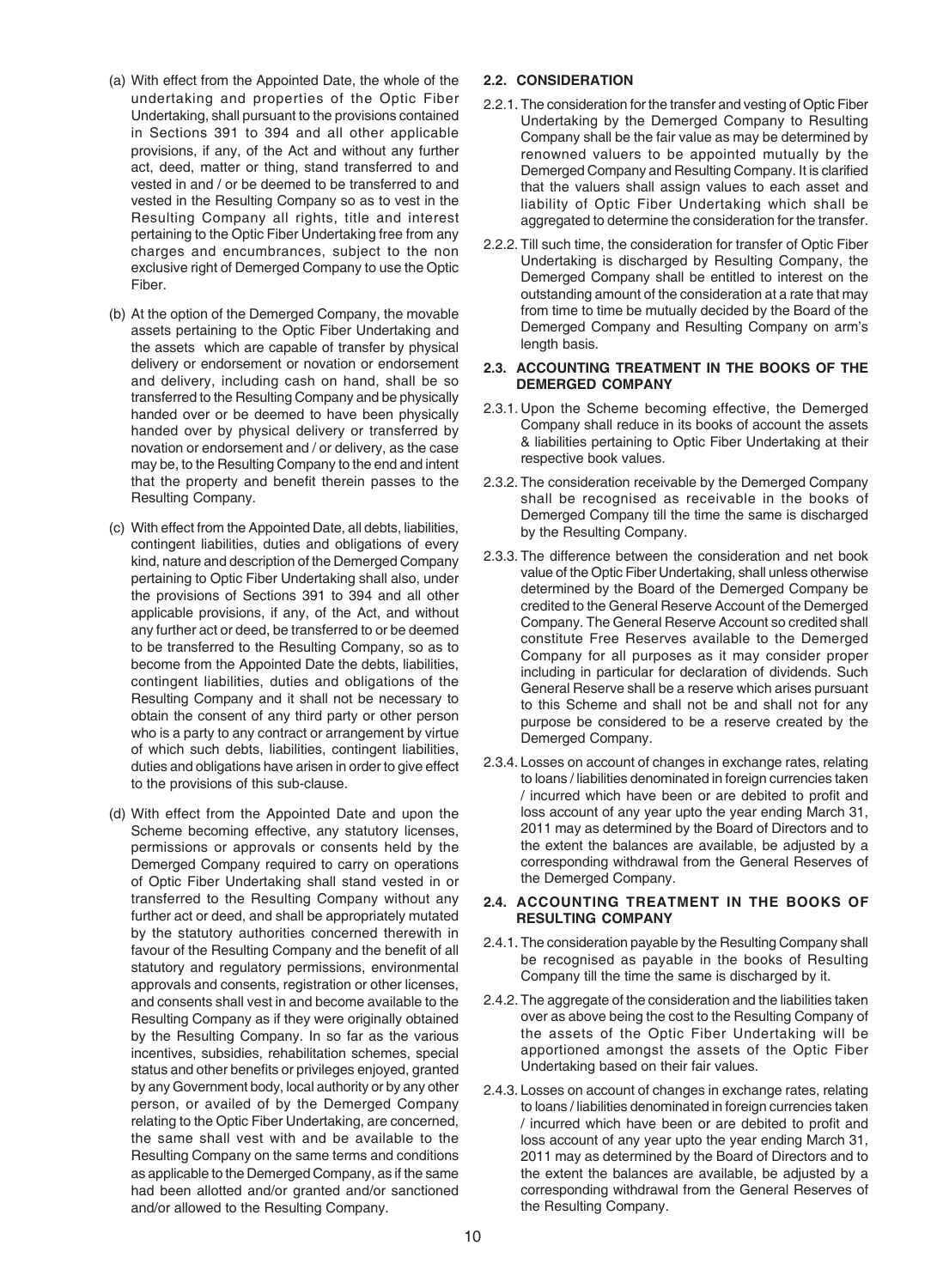#### **2.5. CONDUCT OF BUSINESS UNTIL THE EFFECTIVE DATE**

- 2.5.1. With effect from the date of filing the Scheme in the High Court and up to and including the Effective Date, except in the ordinary course of business, the Demerged Company shall not without the prior written consent of the Board of the Resulting Company or pursuant to any pre-existing obligation, sell, transfer or otherwise alienate, charge, mortgage or encumber or otherwise deal with or dispose of the Optic Fiber Undertaking or any part thereof.
- 2.5.2. The Demerged Company, in relation to the Optic Fiber Undertaking shall carry on and deemed to have carried on its business and activities and shall stand possessed of its entire business and undertakings, in trust for the Resulting Company and shall account for the same to the Resulting Company.
- 2.5.3. With effect from the Appointed date, all the income or profits accruing or arising to the Demerged Company, in relation to the Optic Fiber Undertaking and all costs, charges, expenses or losses incurred by the Demerged Company, in relation to the Optic Fiber Undertaking Business shall for all purposes be treated the income, profits, costs, charges, expenses and losses as the case may be of the Resulting Company.
- 2.5.4. The Demerged Company shall not utilise the profits or income pertaining to the Optic Fiber Undertaking for the purpose of declaring or paying any dividend or for any other purpose in respect of the period falling on and after the Appointed Date, without the prior written consent of the Resulting Company.

#### **2.6. LEGAL PROCEEDINGS**

- 2.6.1. All legal proceedings of whatsoever nature by or against the Demerged Company pending and/or arising before the Effective Date and relating to the Optic Fiber Undertaking, shall not abate or be discontinued or be in any way prejudicially affected by reason of the Scheme or by anything contained in this Scheme but shall be continued and enforced by or against the Resulting Company, as the case may be in the same manner and to the same extent as would or might have been continued and enforced by or against the Demerged Company. Any cost pertaining to the said proceedings between the Appointed Date and the Effective date incurred by the Demerged Company shall be reimbursed by the Resulting Company.
- 2.6.2.After the Effective Date, if any proceedings are taken against the Demerged Company in respect of the matters referred to in the sub-clause 2.6.1 above, they shall defend the same at the cost of the Resulting Company, and the Resulting Company shall reimburse and indemnify the Demerged Company against all liabilities and obligations incurred by the Demerged Company in respect thereof.
- 2.6.3. The Resulting Company undertakes to have all legal or other proceedings initiated by or against the Demerged Company referred to in Clauses 2.6.1 or 2.6.2 above transferred into its name and to have the same continued, prosecuted and enforced by or against the Resulting Company as the case may be, to the exclusion of the Demerged Company.

#### **2.7. CONTRACTS, DEEDS, ETC.**

2.7.1. Notwithstanding anything to the contrary contained in the contract, deed, bond, agreement or any other instrument, but subject to the other provisions of this Scheme, all contracts, deeds, bonds, agreements and other

instruments, if any, of whatsoever nature and subsisting or having effect on the Effective Date and relating to the Optic Fiber Undertaking of the Demerged Company, shall continue in full force and effect against or in favour of the Resulting Company and may be enforced effectively by or against Resulting Company as fully and effectually as if, instead of the Demerged Company, the Resulting Company had been a party thereto.

2.7.2. The Resulting Company may, at any time after the coming into effect of this Scheme in accordance with the provisions hereof, if so required, under any law or otherwise, enter into, or issue or execute deeds, writings, confirmations, novations, declarations, or other documents with, or in favour of any party to any contract or arrangement to which the Demerged Company is a party or any writings as may be necessary to be executed in order to give formal effect to the above provisions. The Resulting Company shall, be deemed to be authorised to execute any such writings on behalf of the Demerged Company and to carry out or perform all such formalities or compliances required for the purposes referred to above on the part of the Demerged Company.

#### **2.8. SAVING OF CONCLUDED TRANSACTIONS**

2.8.1. The transfer of properties and liabilities above and the continuance of proceedings by or against Resulting Company above shall not affect any transaction or proceedings already concluded in the Demerged Company, in relation to the Optic Fiber Undertaking on or after the Appointed Date till the Effective Date, to the end and intent that the Resulting Company accepts and adopt all acts, deeds and things done and executed by the Demerged Company, in relation to the Optic Fiber Undertaking in respect thereto as done and executed on behalf of itself.

#### **2.9. STAFF, WORKMEN & EMPLOYEES**

- 2.9.1. Upon the coming into effect of this Scheme, all employees of the Demerged Company engaged in or in relation to the Optic Fiber Undertaking of the Demerged Company and who are in such employment as on the Effective Date shall become the employees of the Resulting Company and, subject to the provisions of this Scheme, on terms and conditions not less favorable than those on which they are engaged by the Demerged Company and without any interruption of or break in service as a result of the transfer of the Optic Fiber Undertaking.
- 2.9.2. In so far as the existing provident fund, gratuity fund and pension and/or superannuation fund, trusts, retirement fund or benefits and any other funds or benefits created by the Demerged Company for the employees related to the Optic Fiber Undertaking (collectively referred to as the "Funds"), the Funds and such of the investments made by the Funds which are referable to the employees related to the Optic Fiber Undertaking being transferred to Resulting Company, in terms of Clause 2.9.1 above shall be transferred to Resulting Company and shall be held for their benefit pursuant to this Scheme in the manner provided hereinafter. The Funds shall, subject to the necessary approvals and permissions and at the discretion of Resulting Company, either be continued as separate funds of Resulting Company for the benefit of the employees related to Optic Fiber Undertaking or be transferred to and merged with other similar funds of Resulting Company. In the event that the Resulting Company do not have their own funds in respect of any of the above, the Resulting Company may, subject to necessary approvals and permissions, continue to contribute to the relevant Funds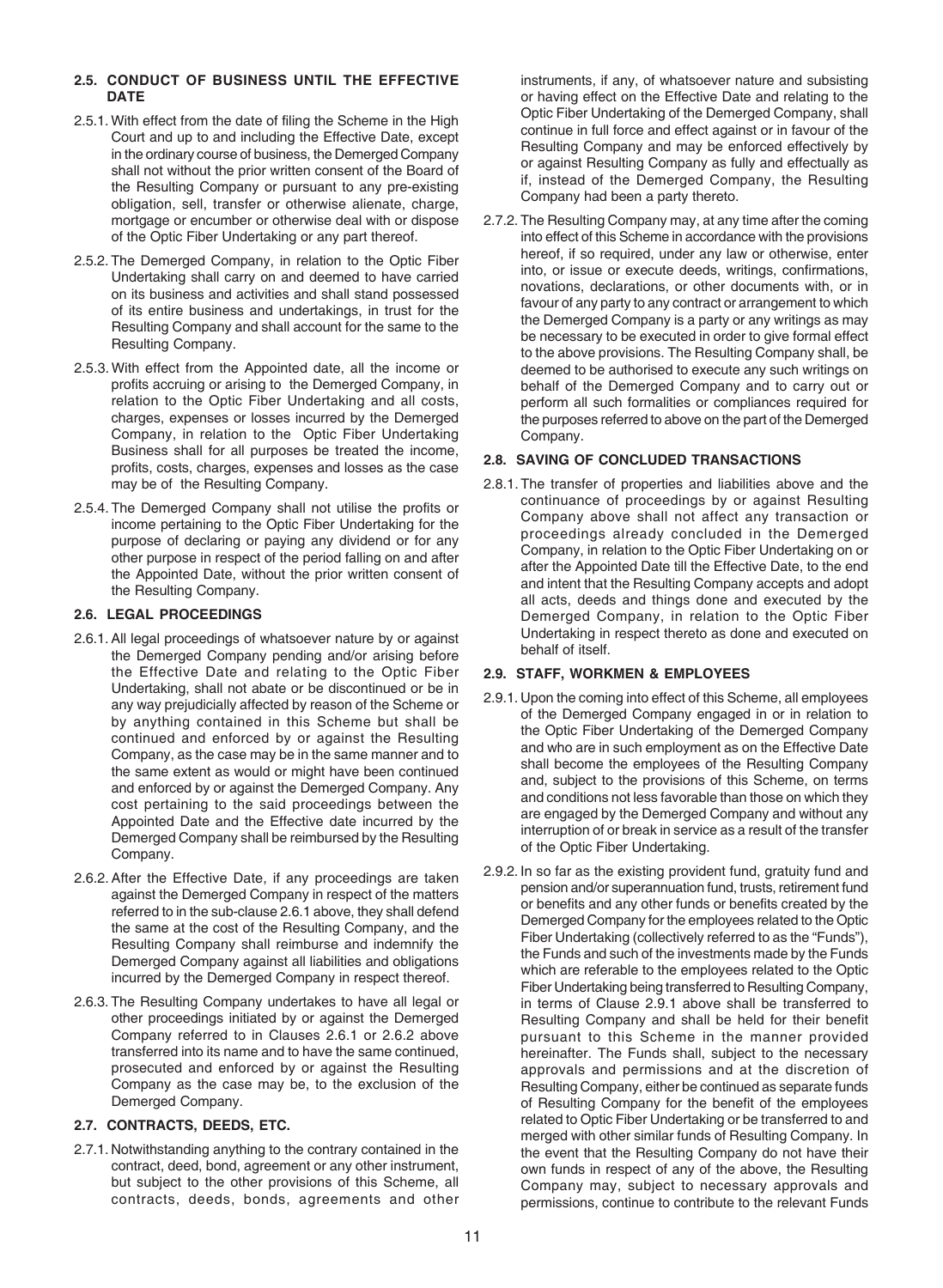of the Demerged Company, until such time that the Resulting Company create their own fund, at which time the Funds and the investments and contributions pertaining to the employees related to Optic Fiber Undertaking shall be transferred to the funds created by the Resulting Company.

#### **2.10.TAX CREDITS**

2.10.1.The Resulting Company will be the successor of the Demerged Company vis-à-vis the Optic Fiber Undertaking. Hence, it will be deemed that the benefit of any tax credits, central or state availed vis-à-vis the Optic Fiber Undertaking and the obligations if any for payment of the tax on any assets forming part of Optic Fiber Undertaking or their installation, etc. shall be deemed to have been availed by the Resulting Company or as the case may be deemed to be the obligations of the Resulting Company. Consequently, and as the Scheme does not contemplate removal of any asset by the Resulting Company from the premises in which it is installed, no reversal of any central or state tax credits need to be made or is required to be made by the Demerged Company.

#### **2.11.REMAINING BUSINESS OF THE DEMERGED COMPANY**

- 2.11.1. It is clarified that, the Remaining Business of the Demerged Company shall continue with Demerged Company as follows:
- 2.11.1.1. The Remaining Business of the Demerged Company and all the assets, liabilities and obligations pertaining thereto shall continue to belong to and be vested in and be managed by the Demerged Company.
- 2.11.1.2.All legal and other proceedings by or against the Demerged Company under any statute, whether pending on the Appointed Date or which may be initiated in future, whether or not in respect of any matter arising before the Effective Date and relating to the Remaining Business of the Demerged Company (including those relating to any property, right, power, liability, obligation or duty, of the Demerged Company in respect of the Remaining Business of the Demerged Company) shall be continued and enforced by or against the Demerged Company.
- 2.11.2. With effect from the Appointed Date and including the Effective Date –
	- a. the Demerged Company shall be deemed to have been carrying on and to be carrying on all business and activities relating to the Remaining Business of the Demerged Company for and on its own behalf;
	- b. all profit accruing to the Demerged Company thereon or losses arising or incurred by it relating to the Remaining Business of the Demerged Company shall, for all purposes, be treated as the profit, or losses, as the case may be, of the Demerged Company.

#### **PART 3**

#### **OTHER TERMS AND CONDITIONS**

#### **3.1 APPLICATION TO HIGH COURT**

3.1.1 The Demerged Company and Resulting Company shall as may be required make applications and/or petitions under Sections 391 to 394 of the Act and other applicable provisions of the Act to the High Court of Judicature at Bombay for sanction of this Scheme and all matters ancillary or incidental thereto.

#### **3.2 MODIFICATION OR AMENDMENTS TO THE SCHEME**

3.2.1 The Demerged Company and Resulting Company, by their respective Board may assent to any modifications/ amendments to the Scheme or to any conditions or limitations that the Court and/or any other authority may deem fit to direct or impose or which may otherwise be considered necessary, desirable or appropriate by them (i.e. the Board). The Demerged Company and Resulting Company by their respective Board be and are hereby authorised to take all such steps as may be necessary, desirable or proper to resolve any doubts, difficulties or questions whether by reason of any directive or orders of any other authorities or otherwise howsoever arising out of or under or by virtue of the Scheme and/or any matter concerned or connected therewith.

#### **3.3 CONDITIONALITY OF THE SCHEME**

This Scheme is and shall be conditional upon and subject to:

- 3.3.1 The Scheme being approved by the requisite majorities in number and value of such classes of persons including the creditors of the Demerged Company and Resulting Company as may be directed by the Hon'ble High Court of Judicature at Bombay or any other competent authority, as may be applicable.
- 3.3.2 The Scheme being sanctioned by the High Court of Judicature at Bombay or any other authority under Sections 391 to 394 of the Act.
- 3.3.3 Certified copies of the Orders of the High Court of Judicature at Bombay sanctioning the Scheme being filed with the Registrar of Companies, Maharashtra, at Mumbai.

#### **3.4 EFFECT OF NON-RECEIPT OF APPROVALS**

3.4.1 In the event of any of the said sanctions and approvals referred to in the preceding clause not being obtained and/ or the Scheme not being sanctioned by the Bombay High Court or such other competent authority and / or the Order not being passed as aforesaid before March 31, 2010 or within such further period or periods as may be agreed upon between the Demerged Company and Resulting Company by their Boards of Directors (and which the Boards of Directors of the Companies are hereby empowered and authorised to agree to and extend the Scheme from time to time without any limitation), this Scheme shall stand revoked, cancelled and be of no effect, save and except in respect of any act or deed done prior thereto as is contemplated hereunder or as to any rights and/ or liabilities which might have arisen or accrued pursuant thereto and which shall be governed and be preserved or worked out as is specifically provided in the Scheme or as may otherwise arise in law. Each party shall bear and pay its respective costs, charges and expenses for and or in connection with the Scheme.

#### **3.5 STAMP DUTY**

3.5.1 The Optic Fiber undertaking being moveable property, stamp duty shall be payable only in the State of Maharashtra on the Order of the Bombay High Court sanctioning this Scheme under Article 25(da) of the Bombay Stamp Act, 1958.

#### **3.6 COSTS, CHARGES & EXPENSES**

3.6.1 All costs, charges, taxes including duties, levies and all other expenses, if any (save as expressly otherwise agreed) arising out of, or incurred in carrying out and implementing this Scheme and matters incidental thereto, shall be borne by the Demerged Company.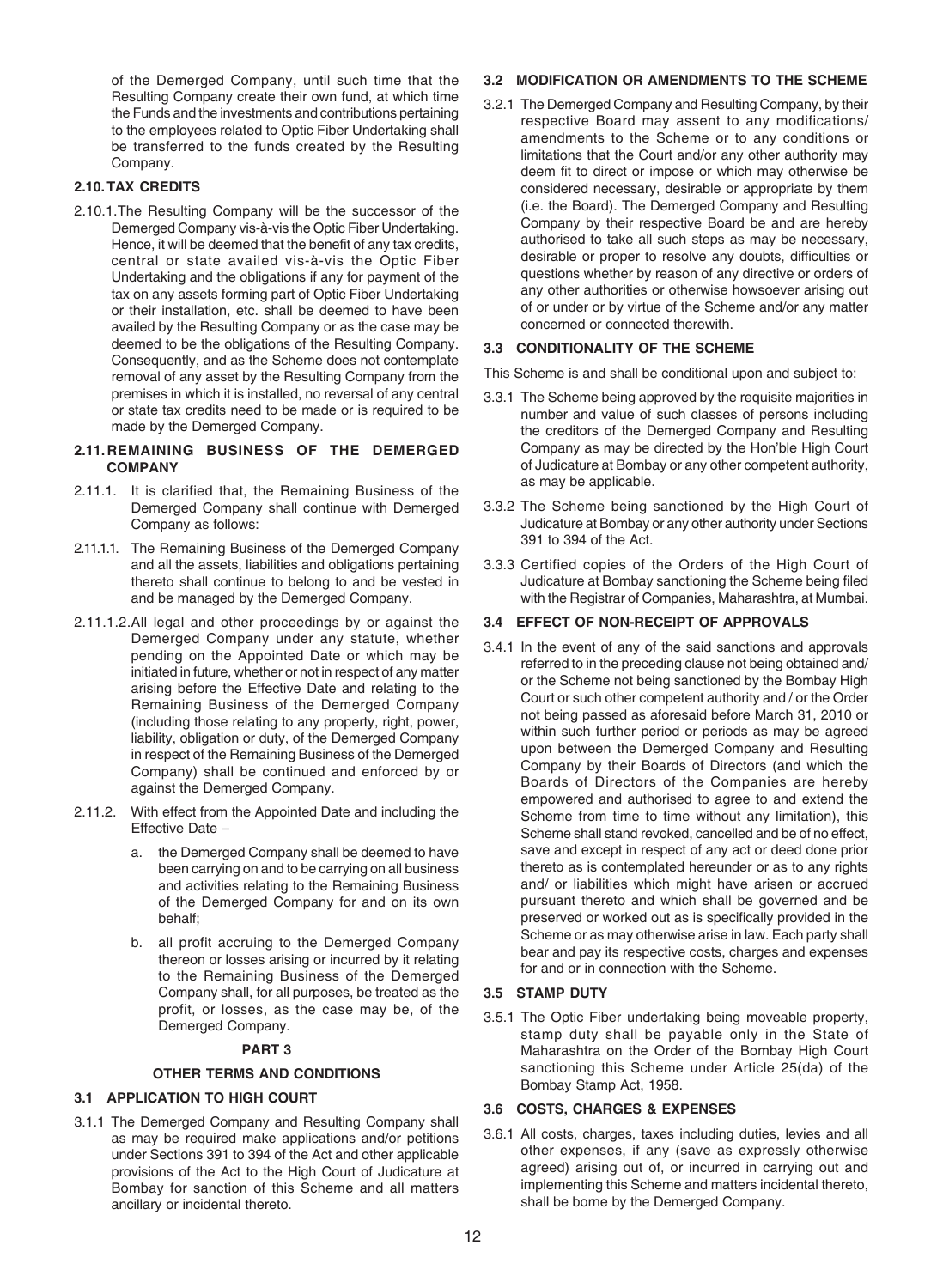## **IN THE HIGH COURT OF JUDICATURE AT BOMBAY ORDINARY ORIGINAL CIVIL JURISDICTION COMPANY APPLICATION NO. 438 OF 2009**

In the matter of the Companies Act, 1956 (1 of 1956);

AND

In the matter of Sections 391 to 394 of the Companies Act, 1956;

AND

In the matter of Scheme of Arrangement between Reliance Communications Limited ("RCom" or "Demerged Company") and Reliance Infratel Limited ("RITL" or "Resulting Company") and their respective Shareholders and Creditors

**RELIANCE COMMUNICATIONS LIMITED,** a company incorporated under the HELIANCE COMMUNICATIONS LIMITED, a company incorporated under the<br>provisions of the Companies Act, 1956 and having its registered office at H Block,<br>1<sup>st</sup> Floor, Dhirubhai Ambani Knowledge City, Navi Mumbai 400 710.

 $\frac{1}{\sqrt{2}}$ 

# **FORM OF PROXY**

|     | I/We the undersigned, being the equity shareholder(s) of Reliance Communications Limited, the Applicant Company do hereby                                                                                                                                                                                                                                                                                                                                                                                                                                                                                                                                                                                                                                                      |
|-----|--------------------------------------------------------------------------------------------------------------------------------------------------------------------------------------------------------------------------------------------------------------------------------------------------------------------------------------------------------------------------------------------------------------------------------------------------------------------------------------------------------------------------------------------------------------------------------------------------------------------------------------------------------------------------------------------------------------------------------------------------------------------------------|
|     |                                                                                                                                                                                                                                                                                                                                                                                                                                                                                                                                                                                                                                                                                                                                                                                |
|     | be held at Rangsharda Natyamandir, Bandra Reclamation, Bandra (West), Mumbai - 400 050, on Tuesday, 26 <sup>th</sup> day of May 2009<br>at 11.00 a.m. for the purpose of considering and, if thought fit, approving, with or without modification, the arrangement embodied in<br>the proposed Scheme of Arrangement between Reliance Communications Limited and Reliance Infratel Limited and their<br>respective shareholders and creditors at such meeting, and at any adjournment or adjournments thereof, to vote, for me/us and in<br>case strike out the words "either with or without modifications" after the word "Arrangement") the said arrangement embodied in the<br>Scheme of Arrangement either with or without modification(s) * as my/our proxy may approve. |
|     | Affix<br>strike out what is not necessary                                                                                                                                                                                                                                                                                                                                                                                                                                                                                                                                                                                                                                                                                                                                      |
|     | Re 1/<br>revenue<br>Dated this _____ day of _______ 2009<br>stamp                                                                                                                                                                                                                                                                                                                                                                                                                                                                                                                                                                                                                                                                                                              |
|     | Signature across the stamp                                                                                                                                                                                                                                                                                                                                                                                                                                                                                                                                                                                                                                                                                                                                                     |
|     |                                                                                                                                                                                                                                                                                                                                                                                                                                                                                                                                                                                                                                                                                                                                                                                |
|     |                                                                                                                                                                                                                                                                                                                                                                                                                                                                                                                                                                                                                                                                                                                                                                                |
|     | (For Demat holding)                                                                                                                                                                                                                                                                                                                                                                                                                                                                                                                                                                                                                                                                                                                                                            |
|     | DPID. Client ID. Client ID.                                                                                                                                                                                                                                                                                                                                                                                                                                                                                                                                                                                                                                                                                                                                                    |
|     | (For Physical holding)                                                                                                                                                                                                                                                                                                                                                                                                                                                                                                                                                                                                                                                                                                                                                         |
|     |                                                                                                                                                                                                                                                                                                                                                                                                                                                                                                                                                                                                                                                                                                                                                                                |
|     | Signature of Shareholder(s): Sole holder / First holder example and the state of the state of Shareholder(s): Sole holder / First holder                                                                                                                                                                                                                                                                                                                                                                                                                                                                                                                                                                                                                                       |
|     | Second holder and the state of the state of the state of the state of the state of the state of the state of the state of the state of the state of the state of the state of the state of the state of the state of the state                                                                                                                                                                                                                                                                                                                                                                                                                                                                                                                                                 |
|     | Third holder experience that the contract of the contract of the contract of the contract of the contract of the contract of the contract of the contract of the contract of the contract of the contract of the contract of t                                                                                                                                                                                                                                                                                                                                                                                                                                                                                                                                                 |
|     | Notes:                                                                                                                                                                                                                                                                                                                                                                                                                                                                                                                                                                                                                                                                                                                                                                         |
| dıb | Proxy need not be a member.<br>1.<br>2.<br>Alterations, if any, made in the Form of Proxy should be initialled.<br>3.<br>Proxy must be deposited at the Registered Office of the Applicant Company, not later than FORTY EIGHT hours before<br>the time scheduled / fixed for the said meeting.                                                                                                                                                                                                                                                                                                                                                                                                                                                                                |

4. In case of multiple proxies, the proxy later in time shall be accepted.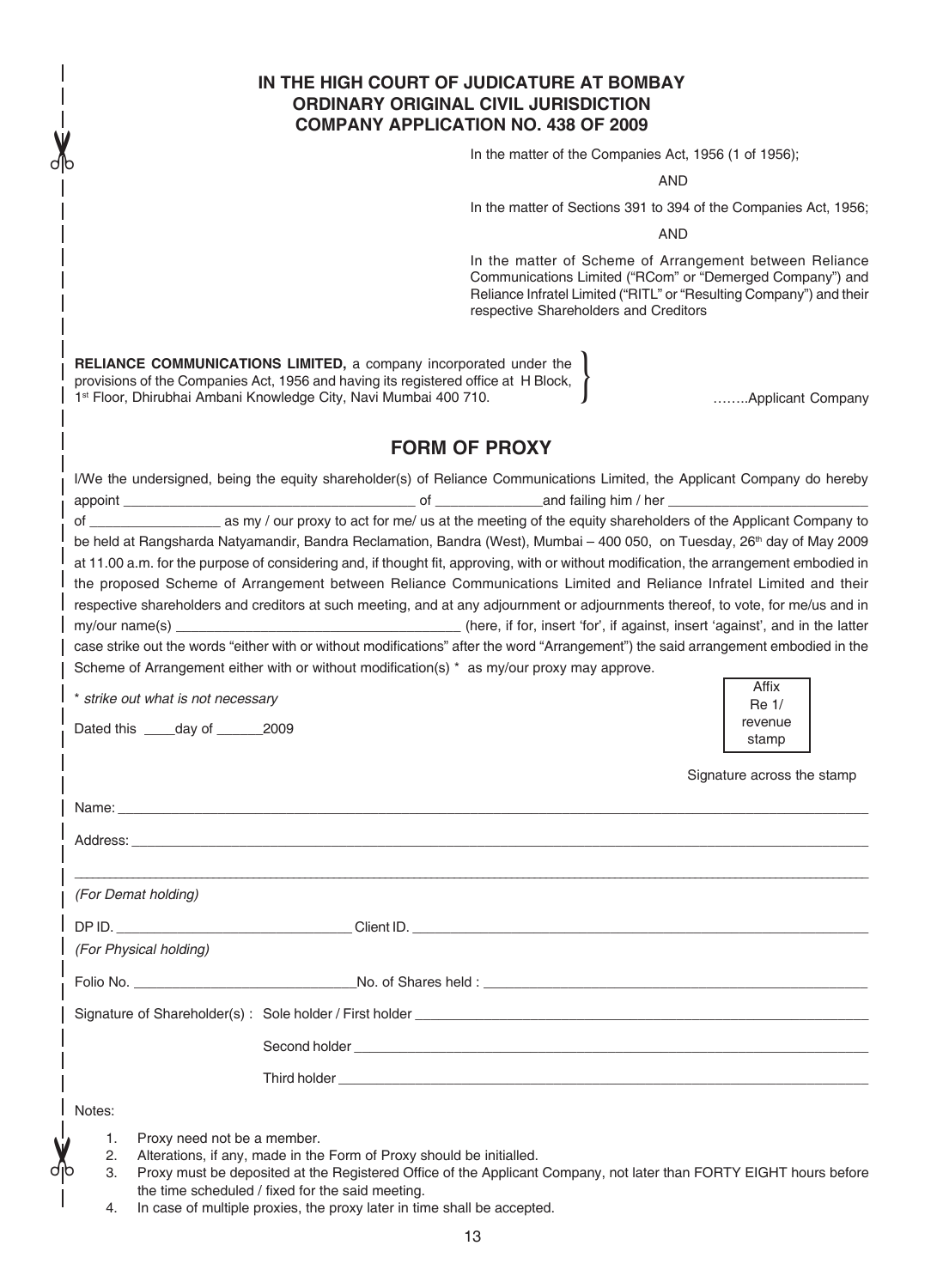THIS PAGE IS INTENTIONALLY LEFT BLANK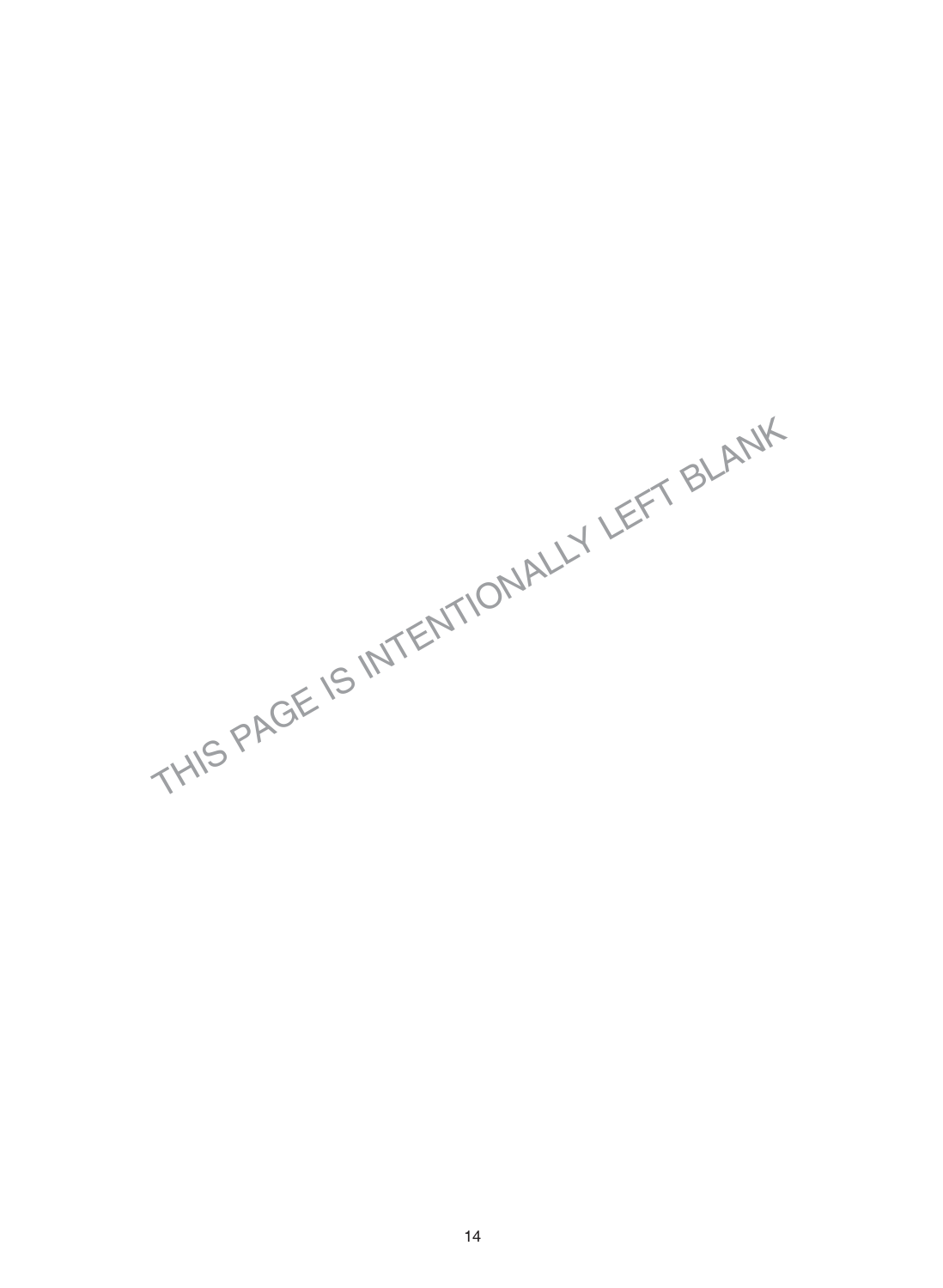# **RELIANCE COMMUNICATIONS LIMITED**

Registered Office: 'H' Block, 1st Floor, Dhirubhai Ambani Knowledge City, Navi Mumbai 400 710

# **ATTENDANCE SLIP**

#### **PLEASE FILL THIS ATTENDANCE SLIP AND HAND IT OVER AT THE ENTRANCE OF THE MEETING HALL.**

Joint shareholders may obtain additional Attendance Slip at the venue of the meeting.

| DP.ID*     |  | Folio No.            |  |
|------------|--|----------------------|--|
| Client ID* |  | No. of Share(s) held |  |

 $\_$  , and the state of the state of the state of the state of the state of the state of the state of the state of the state of the state of the state of the state of the state of the state of the state of the state of the

 $\_$  , and the set of the set of the set of the set of the set of the set of the set of the set of the set of the set of the set of the set of the set of the set of the set of the set of the set of the set of the set of th

 $\_$  , and the state of the state of the state of the state of the state of the state of the state of the state of the state of the state of the state of the state of the state of the state of the state of the state of the

 $\_$  , and the state of the state of the state of the state of the state of the state of the state of the state of the state of the state of the state of the state of the state of the state of the state of the state of the

 $\_$  , and the set of the set of the set of the set of the set of the set of the set of the set of the set of the set of the set of the set of the set of the set of the set of the set of the set of the set of the set of th

 $\_$  , and the state of the state of the state of the state of the state of the state of the state of the state of the state of the state of the state of the state of the state of the state of the state of the state of the

NAME AND ADDRESS OF THE EQUITY SHAREHOLDER (in block letters):

NAME AND ADDRESS OF THE PROXY HOLDER

(in block letters, to be filled in by the proxy attending instead of the equity shareholder):

I hereby record my presence at the meeting, convened pursuant to the Order dated 23<sup>rd</sup> day of April, 2009 of the Hon'ble High Court of Judicature at Bombay of the equity shareholders of the Company at Rangsharda Natyamandir, Bandra Reclamation, Bandra (West), Mumbai - 400 050 on Tuesday,  $26<sup>th</sup>$  day of May 2009 at 11.00 a.m.

 $\_$  , and the state of the state of the state of the state of the state of the state of the state of the state of the state of the state of the state of the state of the state of the state of the state of the state of the

Signature of the equity shareholder or proxy : \_

\*Applicable for shareholders holding shares in dematerialised form.

Notes:

 $\sum_{\text{obs}}$ 

 $\frac{1}{\sqrt{2}}$ 

1. Shareholders are requested to bring the Attendance Slip with them when they come to the meeting and hand it over at the gate after fixing their signature on it.

2. Shareholders who come to attend the meeting are requested to bring with them copy of the Scheme of Arrangement.